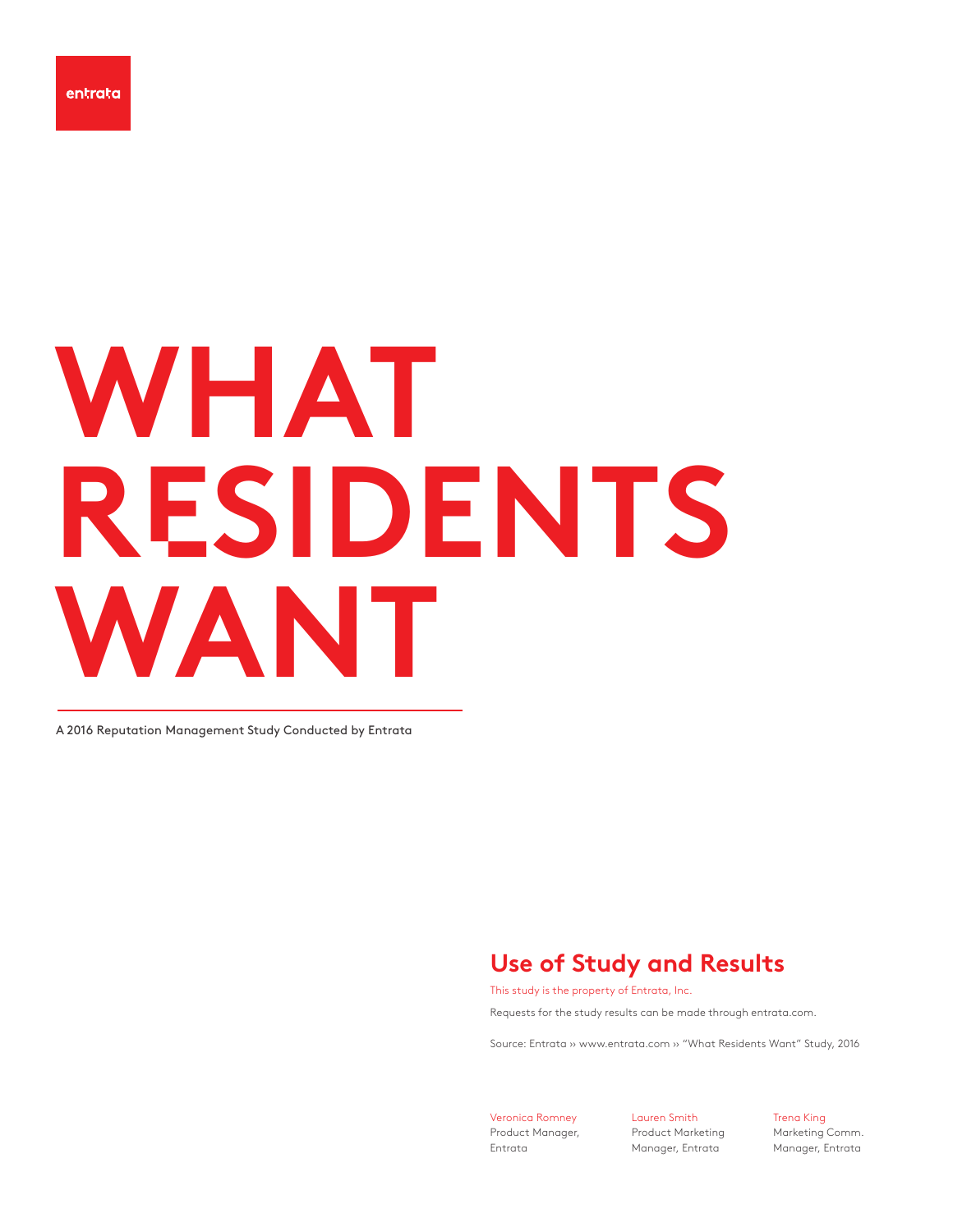## **STUDY BACKGROUND**

Entrata**®**, a property management software company dedicated to improving the technology space in multifamily, began surveying residents in April 2015 on how they interact with review sites and social media sites. This national survey covered 38 states and gathered data on the perceptions and valuation of reviews and social media from 2,216 residents (1,892 residents completed the survey in its entirety). Entrata received a 10 percent response rate from the amount of surveys that were deployed to residents.

Simultaneously, Entrata surveyed property management company employees who manage and interact with resident reviews and social media, asking similar questions to gauge how well the multifamily industry understands residents and what they want in the sphere of reputation. We would like to thank the companies who participated in both the resident and property management survey.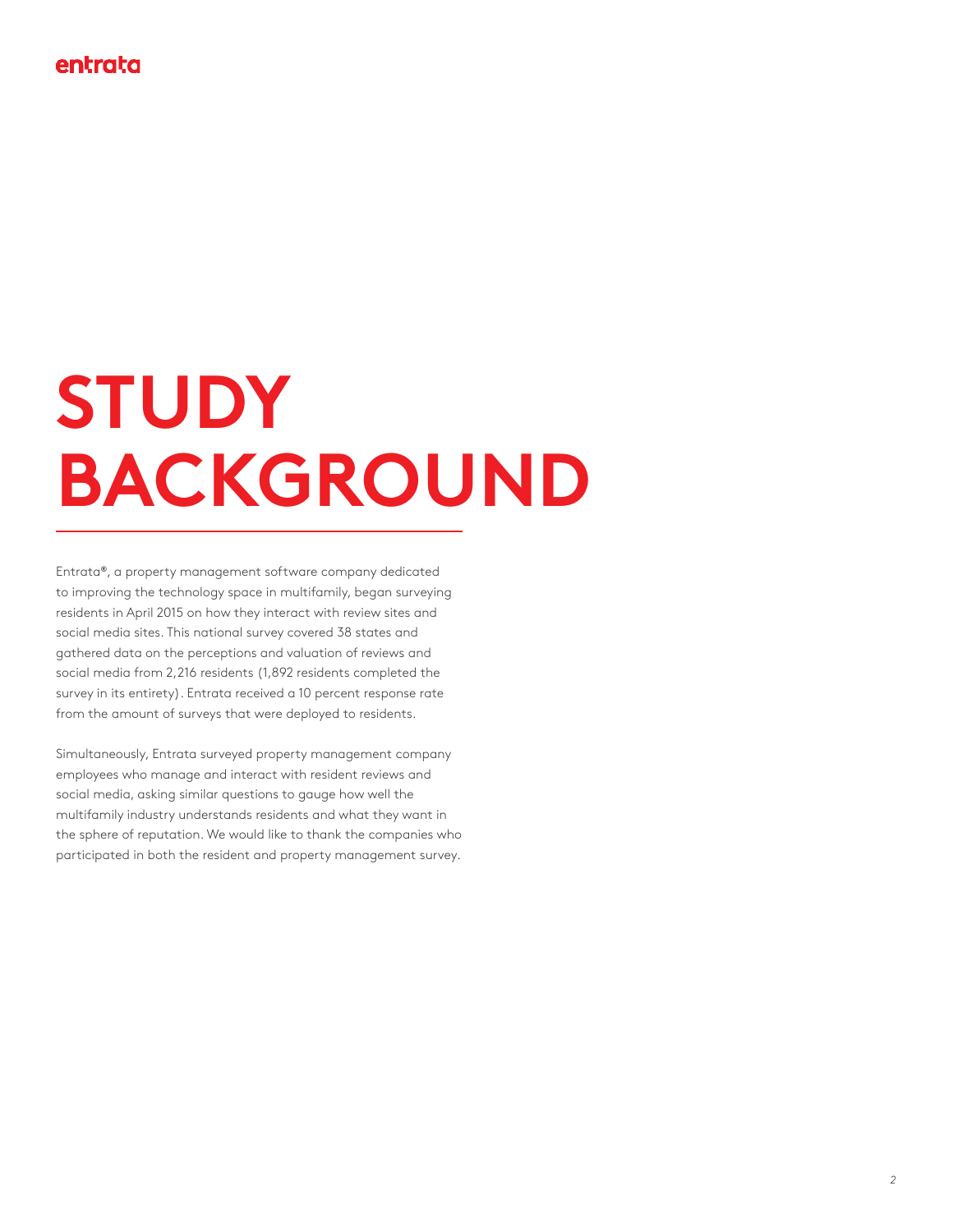## **CONTENTS**

| Property Management Company Reputation Survey  9 |  |
|--------------------------------------------------|--|
|                                                  |  |
|                                                  |  |
|                                                  |  |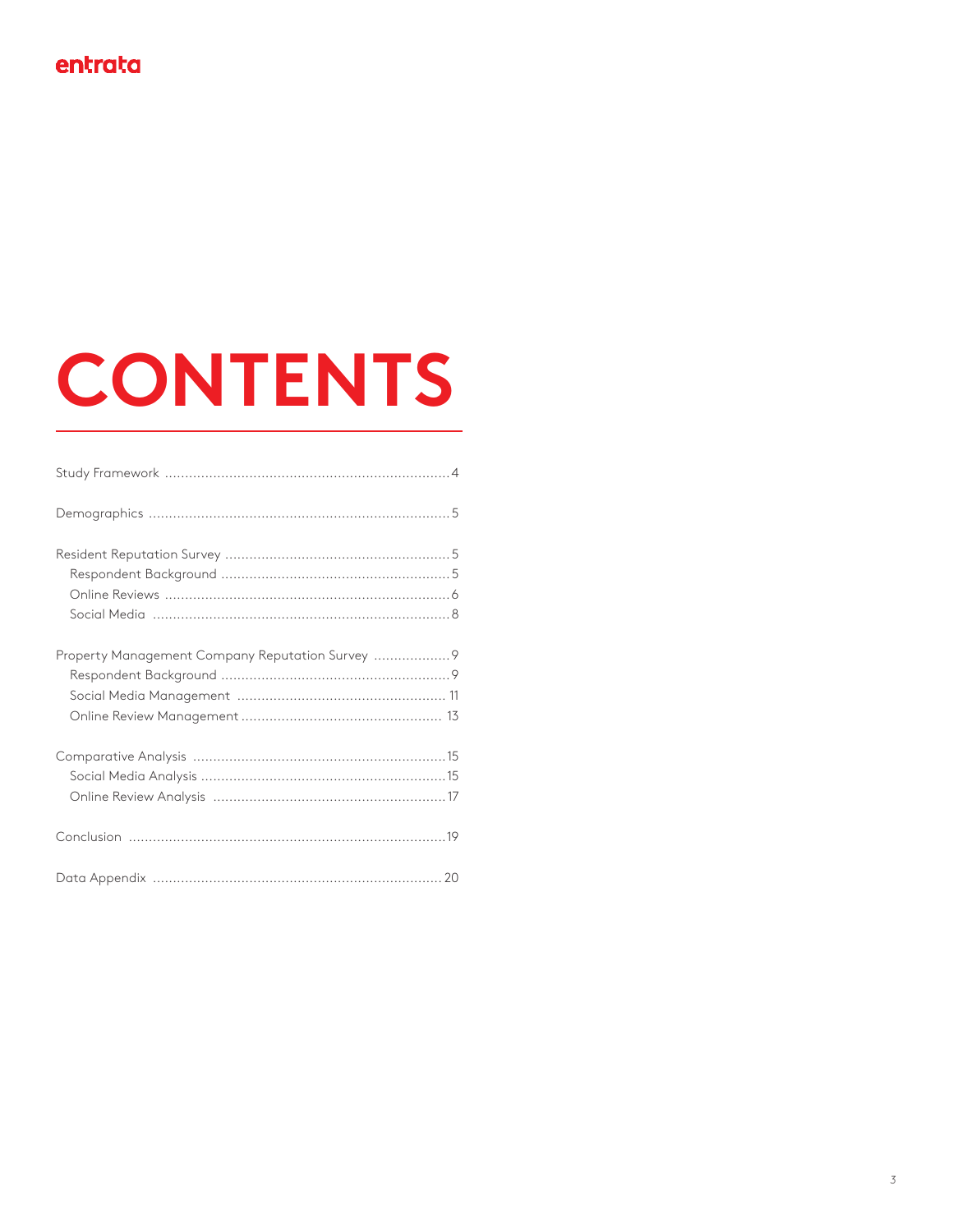## **STUDY FRAMEWORK**

This study examines multifamily reputation management with a focus on online reviews and social media. The perspective of multifamily professionals and multifamily residents were measured. This involved two separate surveys: one for management companies and another for residents. Each survey ran for approximately six months.

After each survey was conducted, the SEO and Reputation Management team at Entrata compared the results to find where the perspective of multifamily professionals and residents aligned and identified areas where perceptions differed in regards to the relative importance of several elements in online reputation management.

This report breaks down survey responses for each query and identifies trends among both groups. The comparative analysis highlights similarities and discrepancies in the responses and makes recommendations, confirming current best practices and identifying areas to change in order to establish the most effective online review and social media strategies.

Raw data from survey responses is available in the appendix.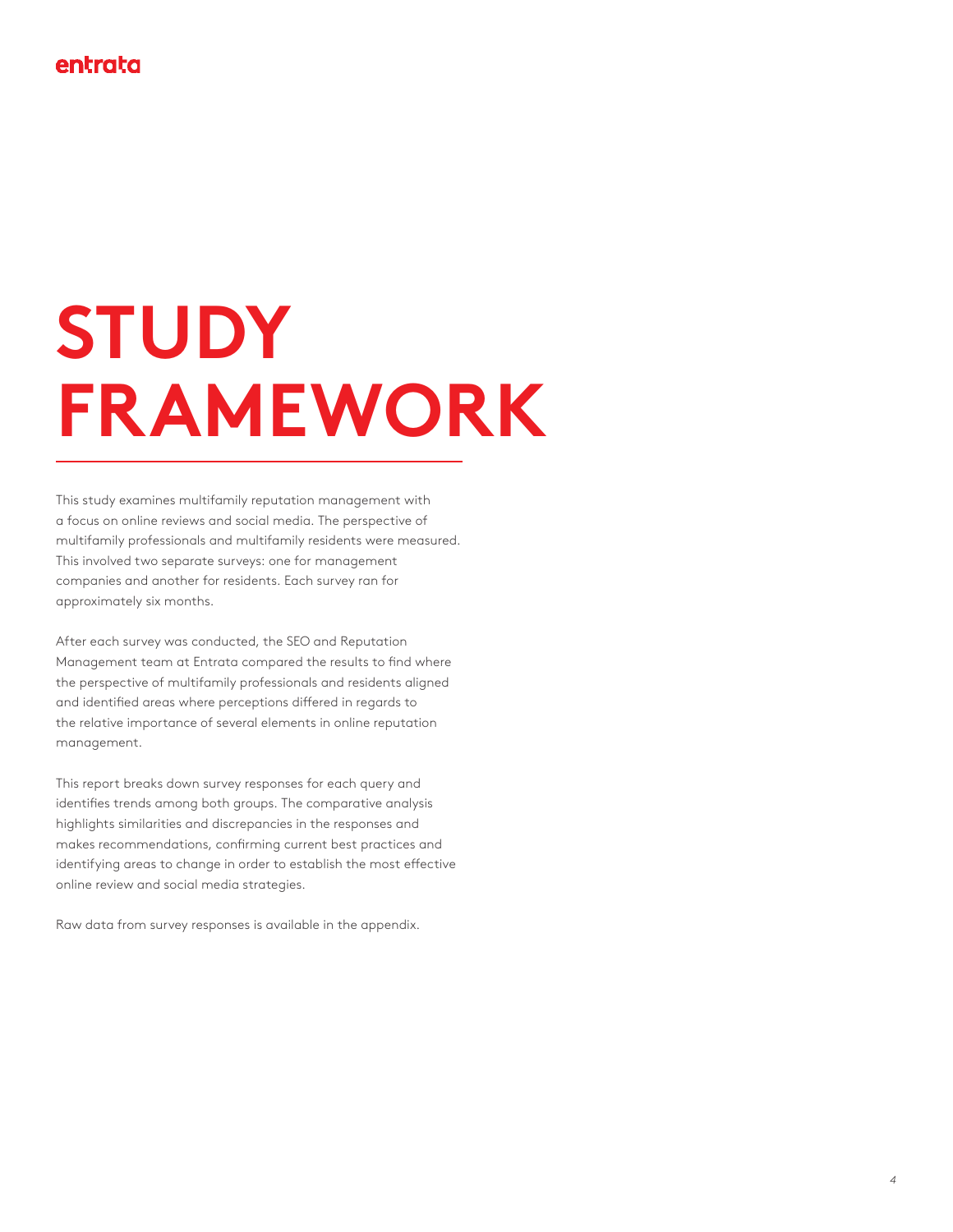## **Demographics**

Study participants included a national sample of residents living in multifamily housing and employees of property management companies using Entrata software. The breakdown of participants below provides additional information about the scope of the surveys and participants' role-based demographics.

#### **Multifamily Residents**

- › 2,216 residents living in multifamily units started the survey
- › 1,892 residents completed the survey
- › 88% of the respondents were non-students (1,820)
- › 12% of the respondents were students (247)
- › National sample of multifamily residents
- › 38 states represented

#### **Property Management Companies**

- › 84 multifamily employees started the survey
- › 67 multifamily employees completed the survey
- > 58% of the respondents managed reviews and social postings
- › 44% of the respondents carried some form of a marketingrelated role
- › 33% of the respondents carried some form of a technical or financial role
- › 19% of the respondents managed property-level responsibilities
- › National sample of property management companies
- › 20 states represented

## **Resident Reputation Survey**

The purpose of the resident survey was to gauge how renters use online reviews and social media during the decision-making process, and measure their perception and valuation of several online reputation outlets. Responses were collected from residents in conventional multifamily communities that use Entrata's software. Surveys were distributed specifically to residents who had opted in for emails from Entrata's Message Center™. Student housing, affordable, military, and senior communities were not targeted by this study.

In order to engage more residents and encourage completions, the survey included only essential queries and was designed to be completed in less than five minutes. The survey also omitted any questions requiring sensitive, personal information, such as gender or age, to avoid privacy concerns.

## **Respondent Background**

Several background questions were asked to establish a foundation for understanding resident perspectives and relationships with relevant online tools.

When researching apartments for rent, residents showed an overwhelming preference for using the apartment communities' website. Online review sites were less popular and social media sites were not considered by a majority of respondents during the apartment search process.

That is not to say that residents spurn social media sites as a general rule. Residents were asked to select social media sites they frequently use. Facebook was the top selection among respondents, with visually-oriented social media channels, YouTube and Instagram, coming in second and third. In one surprising result, respondents reported using Google+ more than traditional social media powerhouses, such as Pinterest and Twitter.

#### **Figure 1.0: Popular Apartment Search Sites**

(See Appendix, Table 1.1 and 1.1.1, p. 20)



#### **Figure 1.1: Popular Social Media Sites**

(See Appendix, Table 1.7, p. 21)

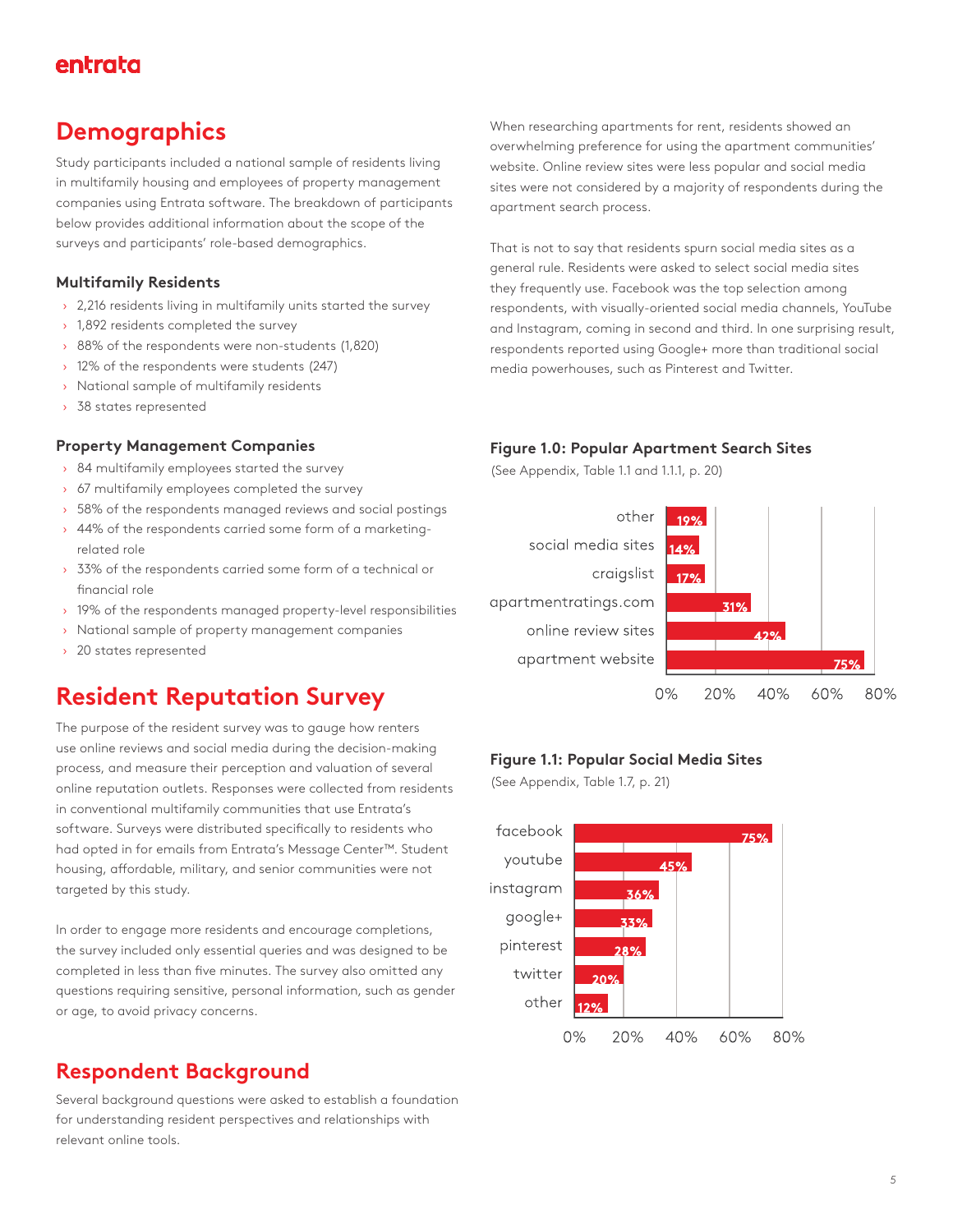### **Online Reviews**

Residents were asked to weigh in on a series of questions measuring their interaction with and opinion of online review sites, including factors that would compel them to post reviews themselves. This section seeks to identify how renters' experiences with online reviews influence their decision to rent.

#### **Lead Conversion**

Residents were first asked to estimate how many reviews they read before touring an apartment or signing a lease. As expected, the vast majority (94 percent) reference online reviews in their apartment search, with most (68 percent) reading between one and 10 reviews. Relatively few (14 percent) reported reading more than 15 reviews before making a decision to rent.

#### *Figure 1.2: Number of Reviews Read*

(See Appendix Table 1.2, p. 20)



#### **Online Review Impact**

Residents were then asked to determine how much of an impact these online reviews have on their decision of whether or not to rent an apartment. When measuring on a scale of one to five (where one indicates "Hardly Impacts" and five represents "Highly Impacts"), a strong majority (86 percent) ranked online reviews at three or above, with a full quarter of respondents saying reviews highly impact their decisions.

#### *Figure 1.3: Impact of Reviews*

(See Appendix, Table 1.3, p. 20)



#### **Rating Impact on Apartment Consideration**

Given the generally high impact of online reviews on renters' decisions, their tolerance for critical reviews is especially telling. When asked to identify what average rating would be too low for them to consider renting at an apartment community, the greatest number of respondents (43 percent) said an average of "3 out of 5" would eliminate a community from consideration. A "2 out of 5" average was the dealbreaker for another 41 percent of respondents.

#### **Positive Review Next Steps**

Assuming a community's reviews are significantly positive to merit further consideration, 95 percent of residents reported taking additional steps. Over half (55 percent) indicated that their next step after reading a positive review was to reach out to the community in some way, either to request additional information, schedule an appointment, or visit the property in person.

#### *Figure 1.4: Average Rating Too Low*

(See Appendix, Table 1.4, p. 20)

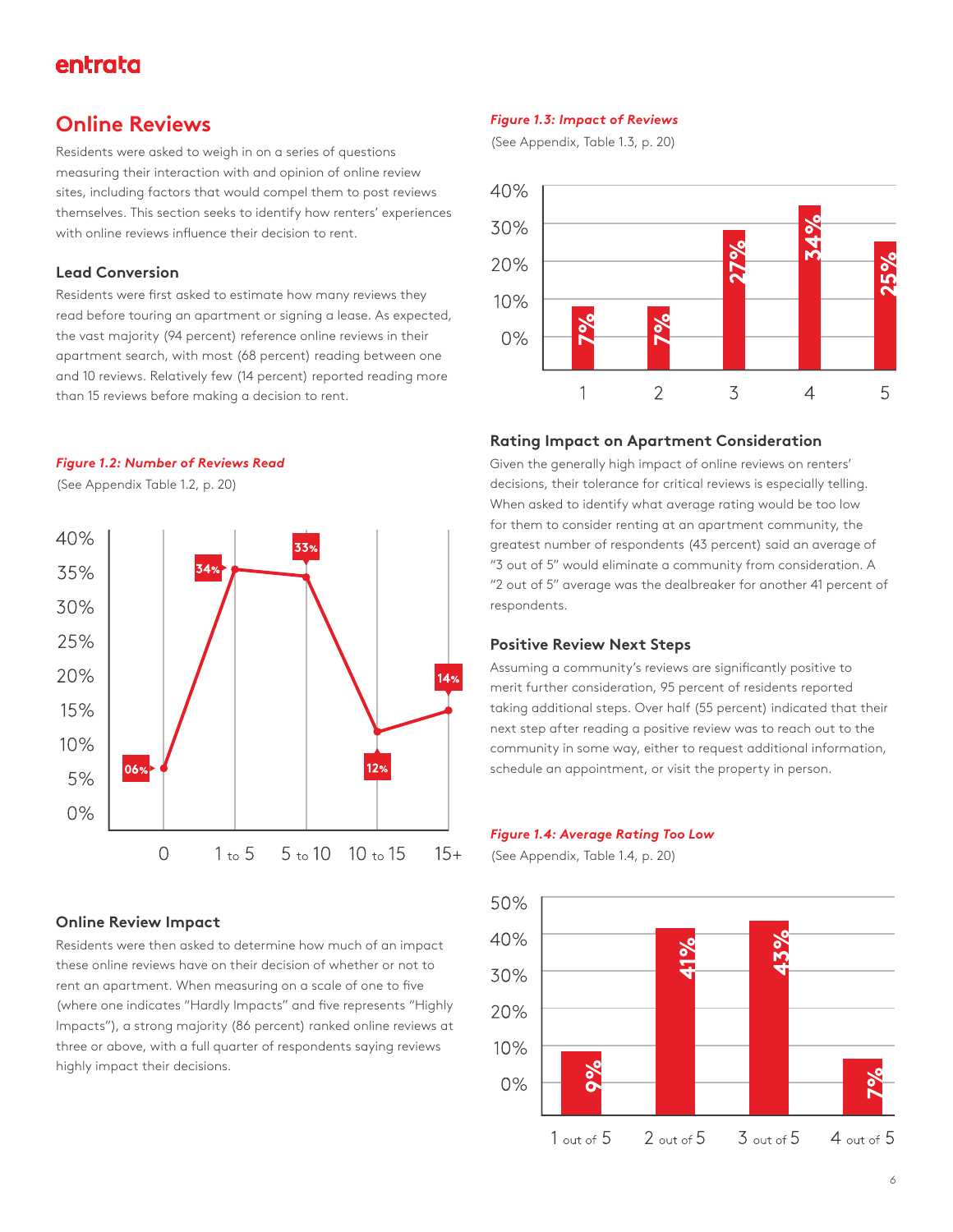#### **Factors Prompting Online Reviews**

Residents are not simply consumers of online reviews, they are the very group that creates this critical content. When asked which factors were most likely to provoke an online review, basic concerns — the condition of the unit and property, and the price of rent ranked highest for respondents. Location, staff, and amenities came next with factors such as the community's social scene and apartment events ranked least likely to elicit a review.

#### *Figure 1.5: Actions Prompted by Positive Reviews*

(See Appendix, Table 1.6, p. 21)



The full ranking of factors likely to cause residents to post an online review:

- 1. Unit Condition
- 2. Price/Rent
- 3. Property Condition
- 4. Location
- 5. Staff
- 6. Amenities
- 7. Neighbors
- 8. Online Rent Payment
- 9. Social Scene
- 10. Apartment Events

(See Appendix, Table 1.5, p. 21)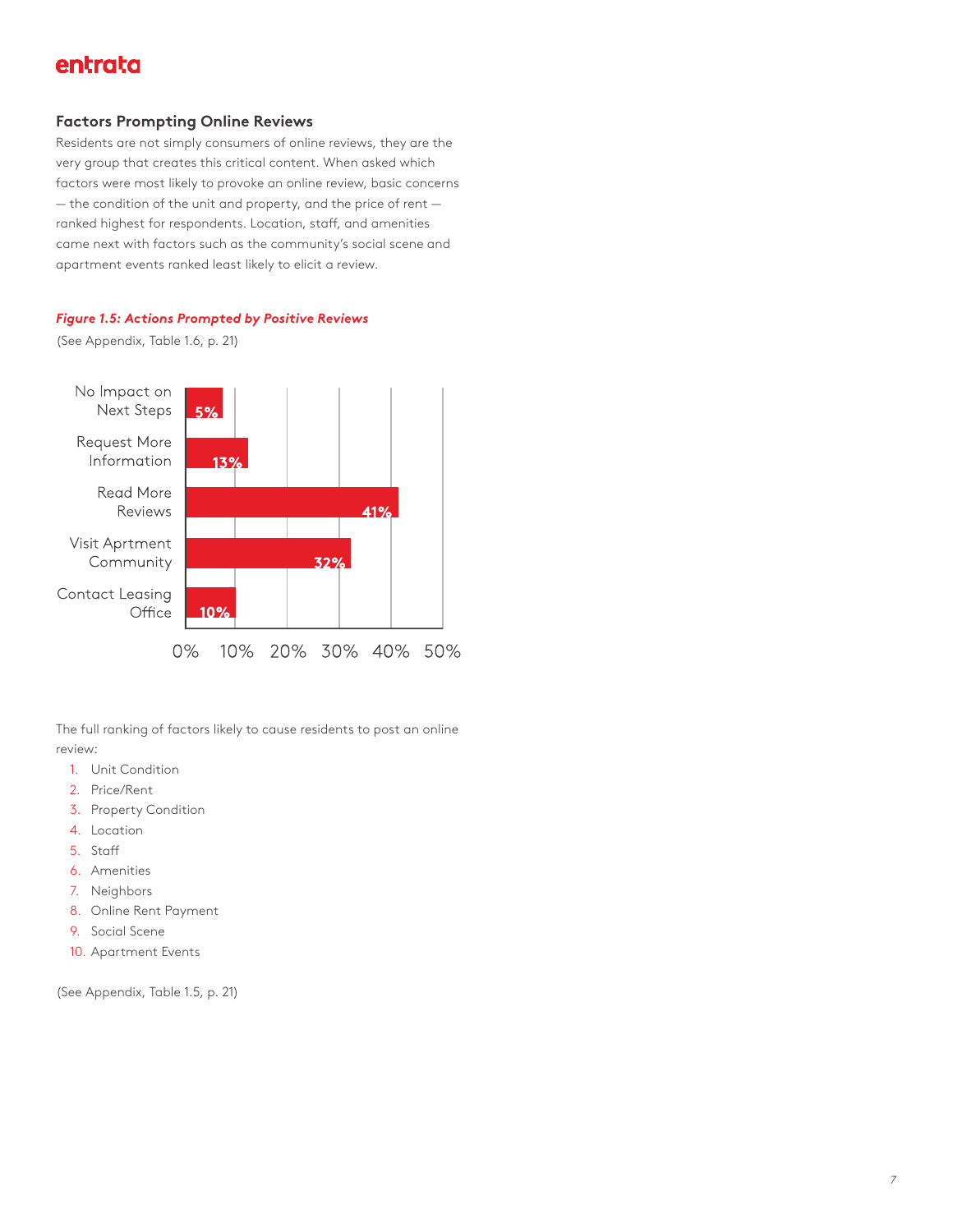### **Social Media**

As social media sites play an expanding role in reputation management, residents were asked a series of questions measuring their preferences and expectations for interacting with apartment communities on social media. Although residents rank social media sites relatively low (see Figure 1.0, p. 5) in terms of apartment search, their responses in this section of the survey indicate strong opinions about what they expect from apartment communities in social media channels.

#### **Preferred Posting Frequency**

Most residents prefer that apartment communities have a presence in social media channels; only 19 percent said they would prefer not to see any posts from their apartment communities at all. However, a majority of respondents prefer limited activity. Over half of respondents (52 percent) report wanting apartment communities to restrict social posts to no more than five per month - a rate of about one post per week. Only three percent indicated they would prefer to see more than 15 posts per month from their apartment community.

#### *Figure 1.6: Preferred Number of Posts by Apt Communities*

(See Appendix, Table 1.8, p. 21)



#### **Preferred Topics**

When asked what topics they want to see from apartment communities on social media, residents expressed an overwhelming preference for informational posts about news and events relevant to the apartment community, and available specials and promotions (78 percent and 66 percent respectively). Interestingly most residents (80 percent) do not look to their apartment communities for lifestyle posts -- the traditional mainstay of many social media channels.

#### *Figure 1.7 Preferred Social Media Topics by Apt Communities*

(See Appendix, Table 1.9, p. 21)



#### **Resident Advice**

Before completing the survey, residents were given the opportunity to provide advice to apartment communities relating specifically to online reviews and social media. Overwhelmingly, residents called for apartment managers to demonstrate that they value and are willing to address the feedback they receive through online channels. Reputation management, whether via online reviews or social media, is simply another way for multifamily professionals to communicate and interact with the people who live in their communities. The goal of all reputation management tools, therefore, should be to facilitate and build those relationships.

#### *Figure 1.8: Residents' Advice to Property Managers*

PROPERTY CONDITION BETTER ONLINE PHOTOS PRICE INTERACT WITH RESIDENTS FRIENDLY STAFF **VALUE & ADDRESS NEGATIVE REVIEWS SAFETY & SECURITY UPGRADE UNIT CONDITION DON'T POST FAKE REVIEWS WEBSITE** FOCUS ON THE PROPERTY, NOT MARKETING **UNDERSTAND RESIDENTS**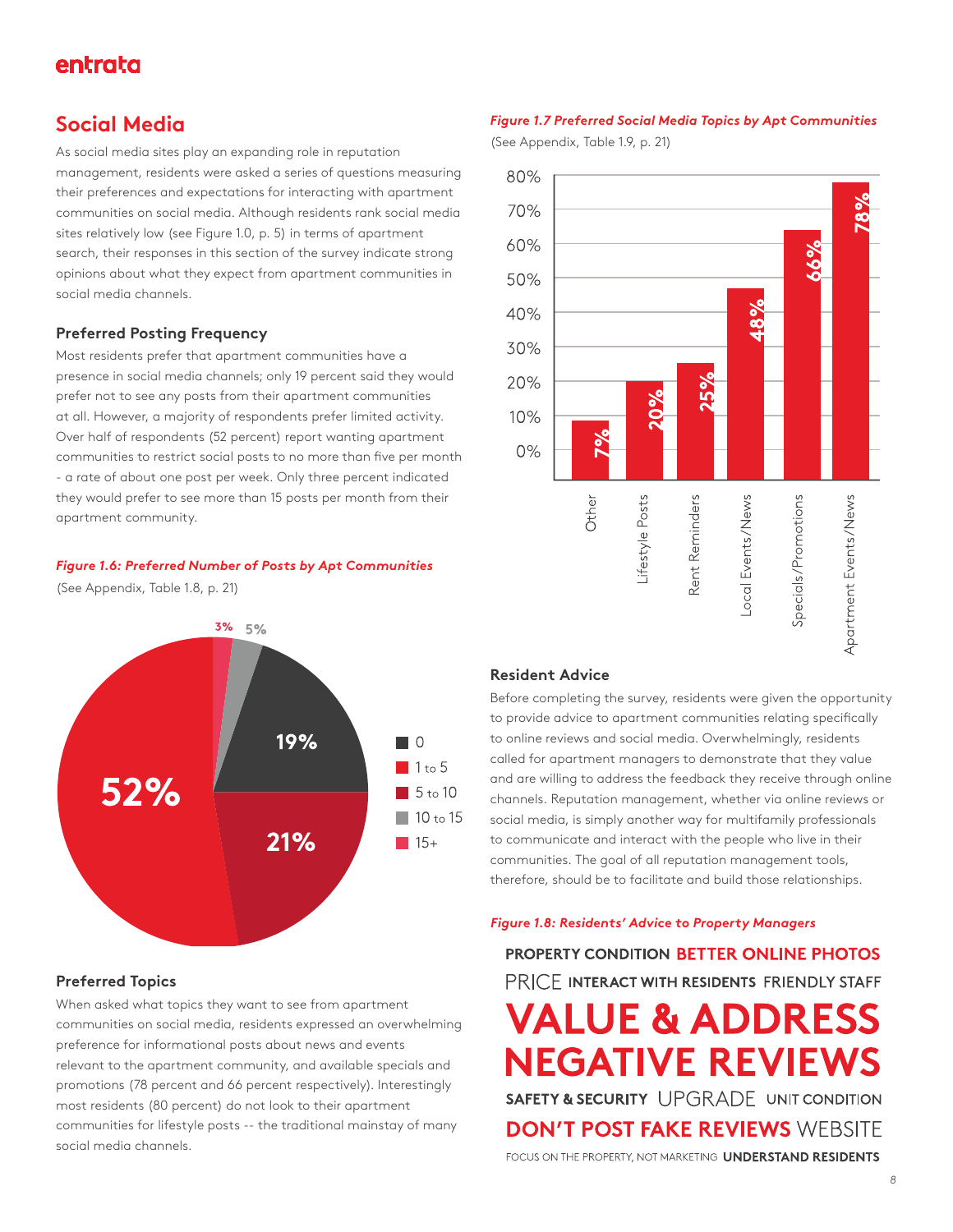## **Property Management Company Survey**

Multifamily professionals were also surveyed to measure their use of reputation management tools. The questions asked sought to identify attitudes and actions around online reviews and social media engagement. Surveys were distributed to a variety of employees across a national sample of property management companies who use Entrata. Employees were invited to participate without regard for their specific role in property management, however, some of the questions measuring social media and review management were only directed to respondents who indicated that those tasks matched their job responsibilities.

### **Respondent Background**

Property management professionals were asked a series of questions to identify their roles within the company, the size of the companies' portfolios, and types of properties under management. They were also asked how much they work with online reviews and social media in a reputation management context. These background questions helped identify which respondents were in a position to answer additional questions more specific to reputation management strategies.

#### **Number of Properties Managed**

The majority of professionals surveyed (57 percent) reported managing portfolios larger than 20 communities with the next largest group (32 percent) focusing their efforts on fewer than 10 properties.

#### *Figure 2.0: Number of Properties Managed*

(See Appendix, Table 2.0, p. 22)



#### **Type of Property**

Nearly all professionals surveyed (89 percent) work with conventional multifamily properties. However, the group surveyed also work with the full range of property types, including student housing, military housing, senior, and affordable properties.

#### *Figure 2.1: Property Types*

(See Appendix Table 2.1, p. 22)



#### **Current Interaction with Social Media and Online Reviews**

Respondents were asked to define their reputation management role, reporting that they either managed both online reviews and social media (91 percent), or neither. Very few respondents (8 percent) stated that they manage only one aspect of their company's reputation.

#### *Figure 2.2: Reputation Management Role*

(See Appendix, Table 2.2, p. 22)

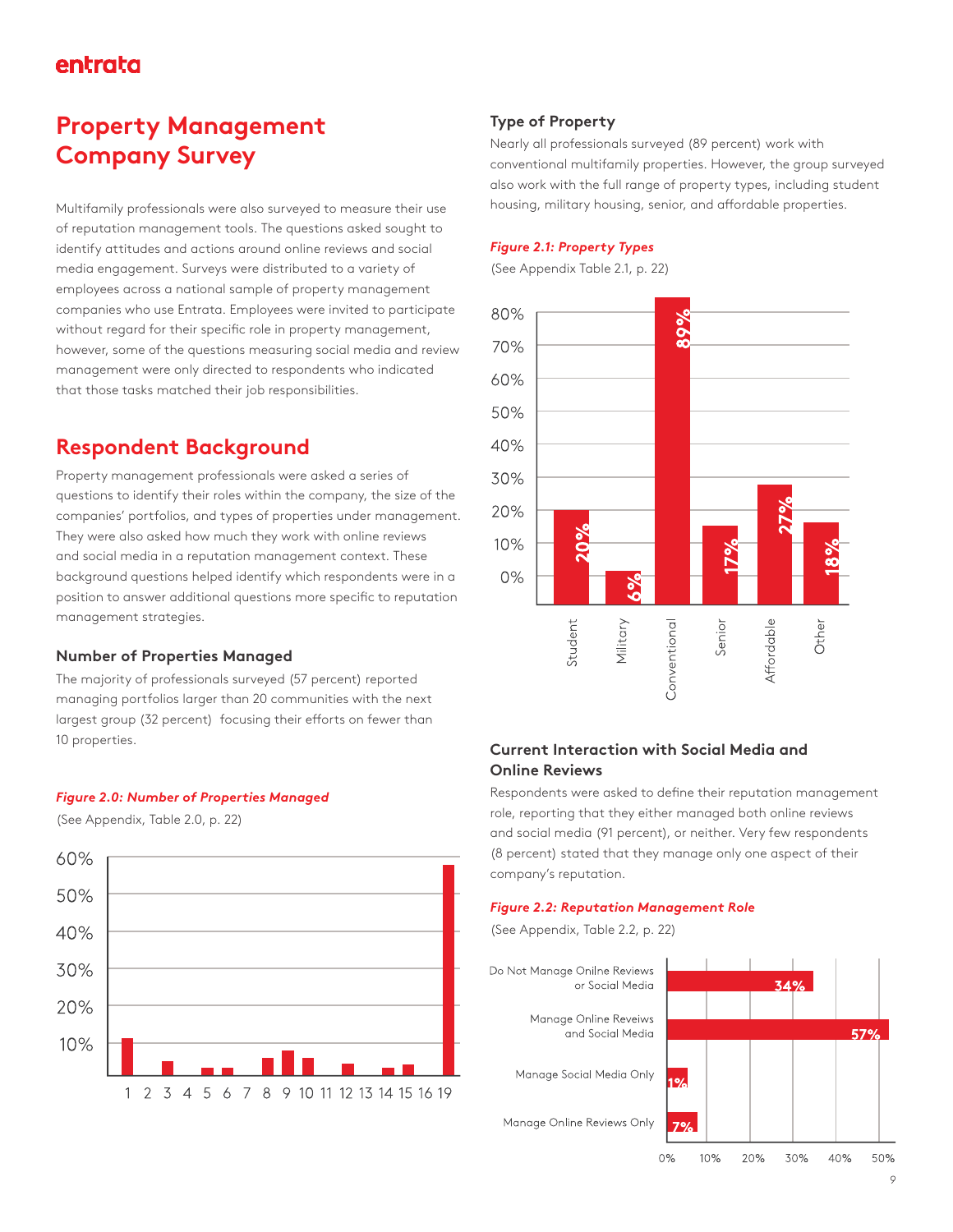#### **Reasons for Lack of Online Review and Social Media Management**

The segment of professionals who indicated that they managed neither online reviews nor social media strategies were directed to follow-up questions measuring the factors that impact their decision not to participate in online reputation management.

Understandably, the majority of professionals surveyed (70 percent) did not participate in reputation management because, as they reported, those duties fall outside of their current property management role. For this group, no further questions were asked.

Other responses identified outsourcing (13 percent) or lack of resources (17 percent) as reasons for not working in review or social media management. A follow-up question for the small number of respondents who indicated a lack of resources for reputation management, identified lack of knowledge and time as the most common reasons for not investing in review or social media management.

#### *Figure 2.3: Reasons for not Managing Social Media & Reviews*

(See Appendix, Tables 2.3, 2.4, and 2.5, p. 22-23)

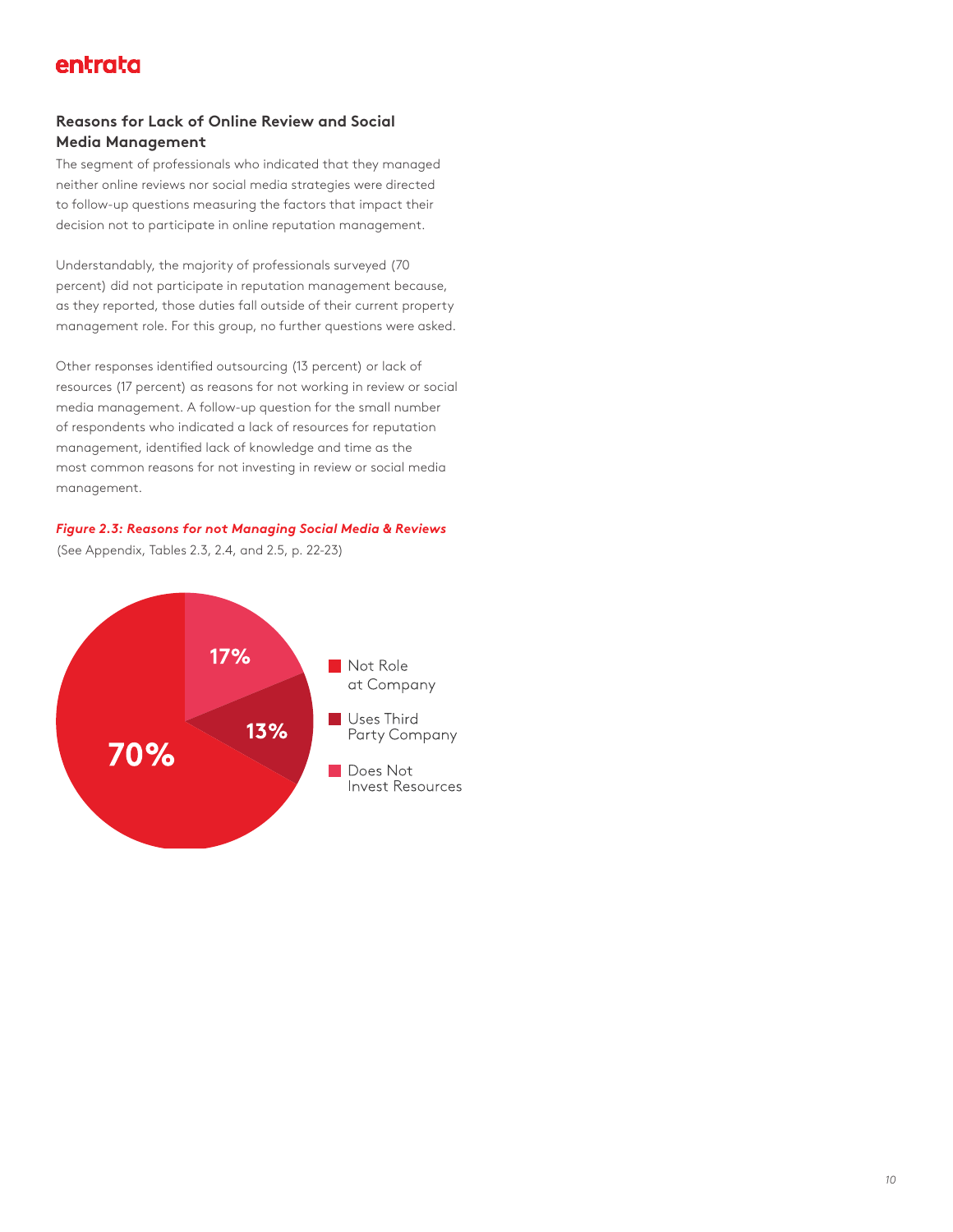## **Social Media Management**

The respondents who indicated a role in managing social media for their properties were asked a series of questions to measure their use of and attitudes toward a variety of social media channels.

#### **Social Media Valuation**

All respondents to this section indicated that they personally see value in investing resources into managing social media. Most (68 percent) indicated that the value of social media management to their companies was either "High" or "Very High."

#### *Figure 3.0: Social Media Perceived Value*

(See Appendix, Tables 3.0 and 3.1; p. 24)



#### **Commonly Used Social Media Sites**

Social media sites used by the respondents (ranked in order from most used to least used at the property / company level):

- 1. Facebook
- 2. Google+
- 3. Twitter
- 4. YouTube
- 5. Instagram
- 6. Pinterest
- 7. FourSquare

#### **Social Media Posting Frequency**

Social media managers were asked to measure how often they post on social channels each month. Facebook was most active, with the average respondent publishing at least five posts and often as many as 15 per month - a rate of about 2-3 posts per week. Twitter and Google+ average fewer than 10 posts per month, while Pinterest and YouTube averaged fewer than five.

#### *Table 1.0: Avg. Number of Property Mgmt Social Media Posts*

(See Appendix, Tables 3.3 and 3.4, p. 24)

| #              | Answer    | $\Omega$      | $1 - 5$ | $5 - 10$ | $10 - 15$ | $15 - 30$ | $30+$ | Avg      |
|----------------|-----------|---------------|---------|----------|-----------|-----------|-------|----------|
|                | Facebook  | $\mathcal{P}$ | 10      | 8        | 6         | 9         | 2     | $5 - 10$ |
|                | Twitter   | 11            | 9       |          | 5         | 6         | 3     | $5 - 10$ |
| 3              | Google+   | 8             | 16      | 3        | 5         | 4         | 0     | $1 - 5$  |
| $\overline{4}$ | Pinterest | 16            | 10      | 6        | Ω         |           | Ω     | $0 - 5$  |
| 5              | YouTube   | 12            | 21      | 3        | 0         | 0         | 0     | $0 - 5$  |

When asked to predict how often residents would prefer their properties to post on social media, social media managers overwhelmingly (66 percent) indicated a weekly posting rate, with 24 percent predicting that residents would be okay with daily posts.

#### *Figure 3.1: What Managers Think Residents Want*

(See Appendix, Tables 3.3 and 3.4, p. 24)

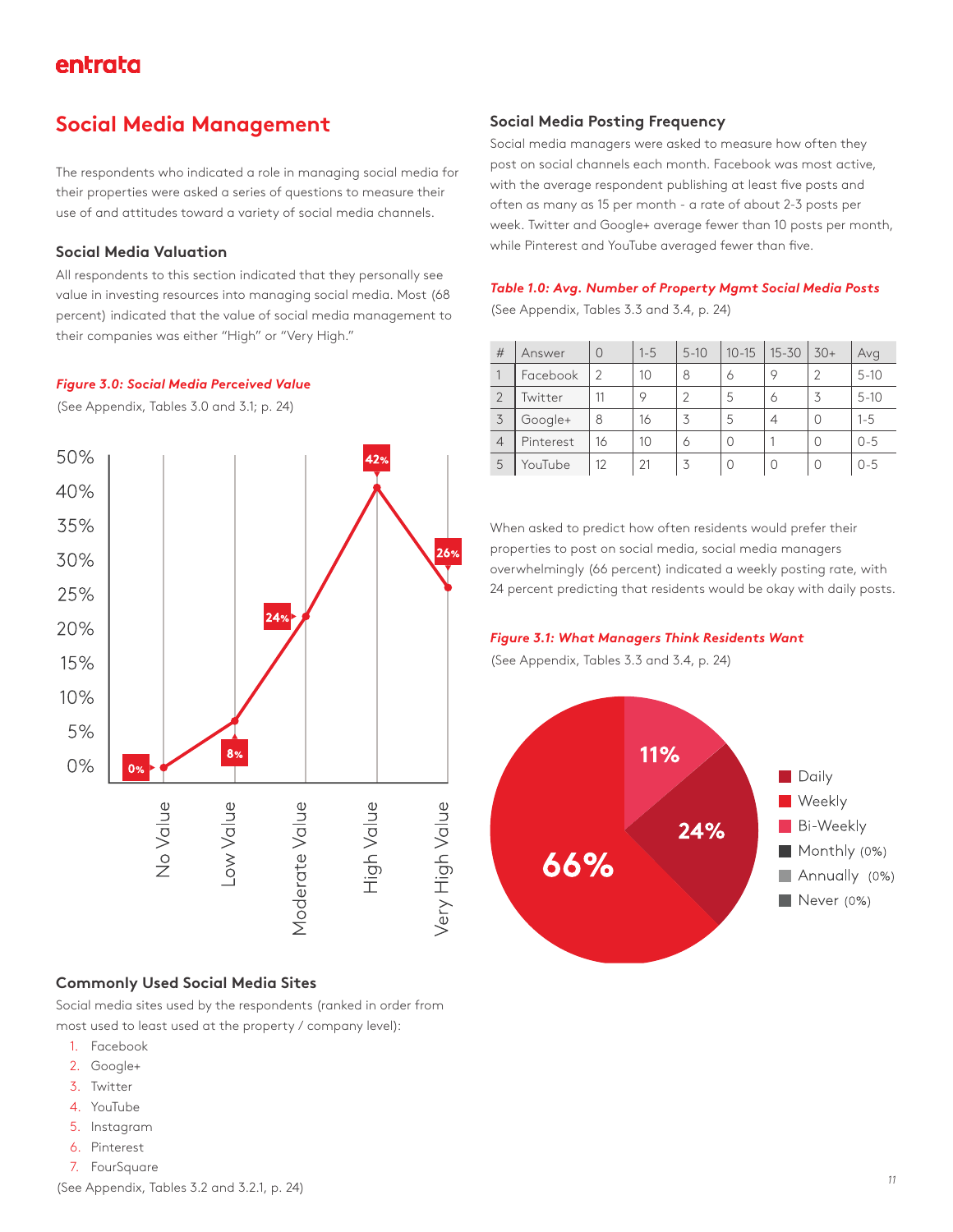#### **Social Media Posting Solutions**

Social media managers were asked what external services they use to assist their social media strategy. While most reported implementing a variety of tools to help facilitate their social media activities, a significant number (31 percent) indicated that they still use their own personnel to post directly through their account interface on social media sites.

#### *Figure 3.2: Popular Social Media Management Tools*

(See Appendix Table 3.5, p. 24)



#### **Social Media Topics**

Finally, respondents shared the topics that made up their social media posts. Nearly all (96 percent) use social media channels to post information about property news and events, with a strong majority (89 percent) also favoring lifestyle posts and local news and events about the community. Almost 60 percent post promotions and specials on social media sites, but only 32 percent use social media for rent reminders.

#### *Figure 3.3: Social Media Topics Used*

(See Appendix, Table 3.6, p. 25)

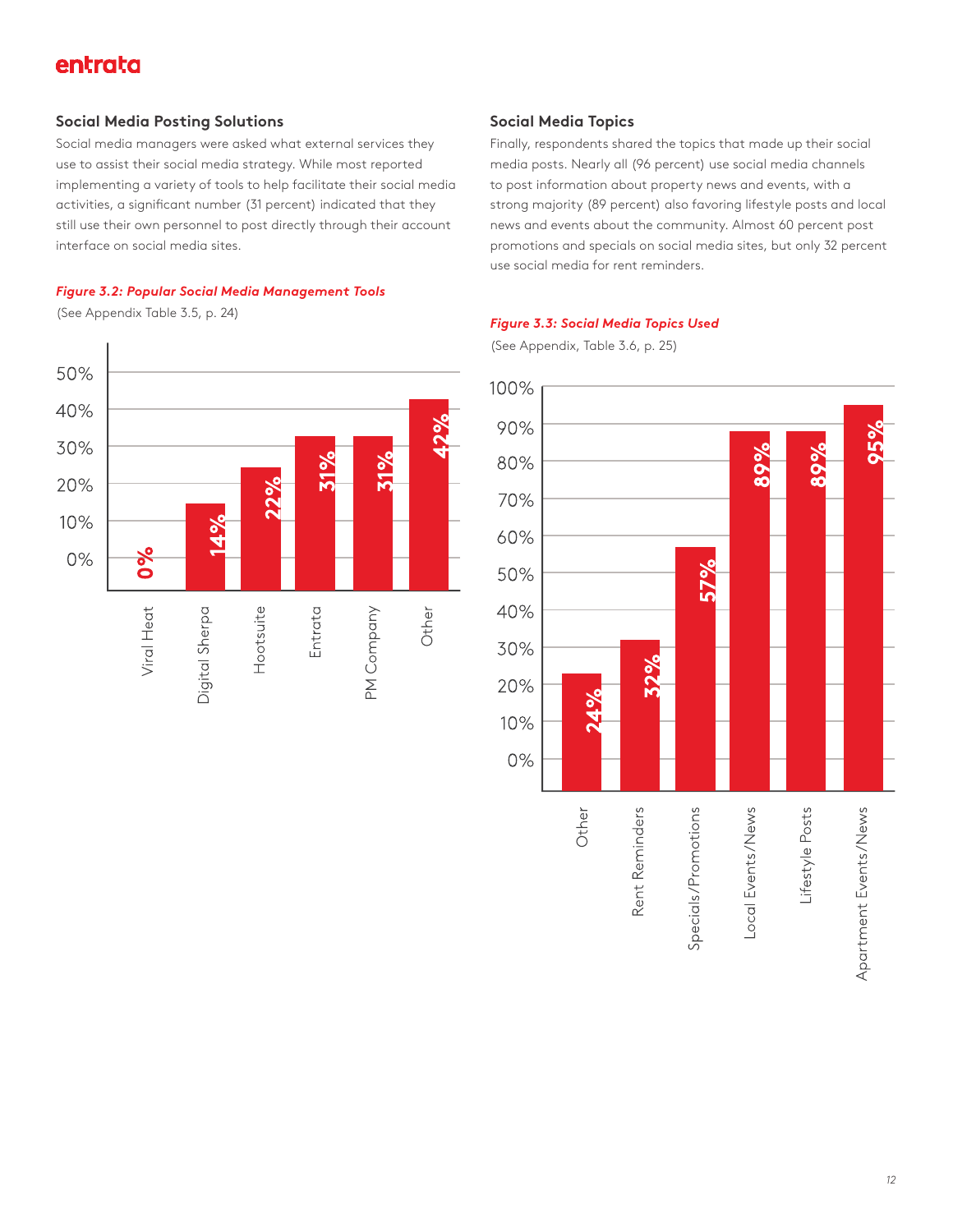## **Online Review Management**

Property management professionals who indicated that their role included online review management were asked a series of questions to measure their use of and attitude toward review management strategies.

#### **Online Review Valuation**

*Figure 4.0: Value of Online Reviews* 

Nearly all (95 percent) of respondents indicated that they personally see value in investing resources into managing online reviews. A strong majority (88 percent) indicated that the value of online review management to their companies was either "High" or "Very High."

#### 5. Facebook

6. Other

(See Appendix, Tables 4.2 and 4.2.1, p. 26)

#### **Online Review Management Solutions**

Respondents were asked what external services they used to assist their online review strategy. While several reported implementing a variety of tools to help facilitate their reputation management activities, a slight majority (51 percent) indicated that they still use their own personnel to find, track, and respond to online reviews.

#### **Online Review Time Management**

#### *Figure 4.1: Common Online Review Management Tools*

(See Appendix Tables 4.3 and 4.3.1, p. 26)



#### Other 33% Reputation.com Res Page G<sub>5</sub> Chatmeter PM Company 51%  $0%$ 10% 20% 30% 40% 50%

Nearly half of respondents (46 percent) reported that they dedicate time to managing, monitoring, and responding to online reviews at least once a day, with the next largest group (31 percent) setting aside time each week for the task.

#### **Commonly Used Online Review Sites**

Online review sites used by the greatest number of respondents rank as follows:

- 1. Yelp (38)
- 2. Google+ (37)
- 3. Facebook (34)
- 4. Property Website (33)
- 5. ApartmentRaings.com (33)
- 6. Other (10)

However, when asked which sites got the most attention, the rankings show ApartmentRatings.com and community websites beating less targeted social media sites such as Yelp, Google+, and Facebook.

- 1. ApartmentRatings.com
- 2. Property Website
- 3. Google+
- 4. Yelp



(See Appendix, Table 4.4, p. 27)

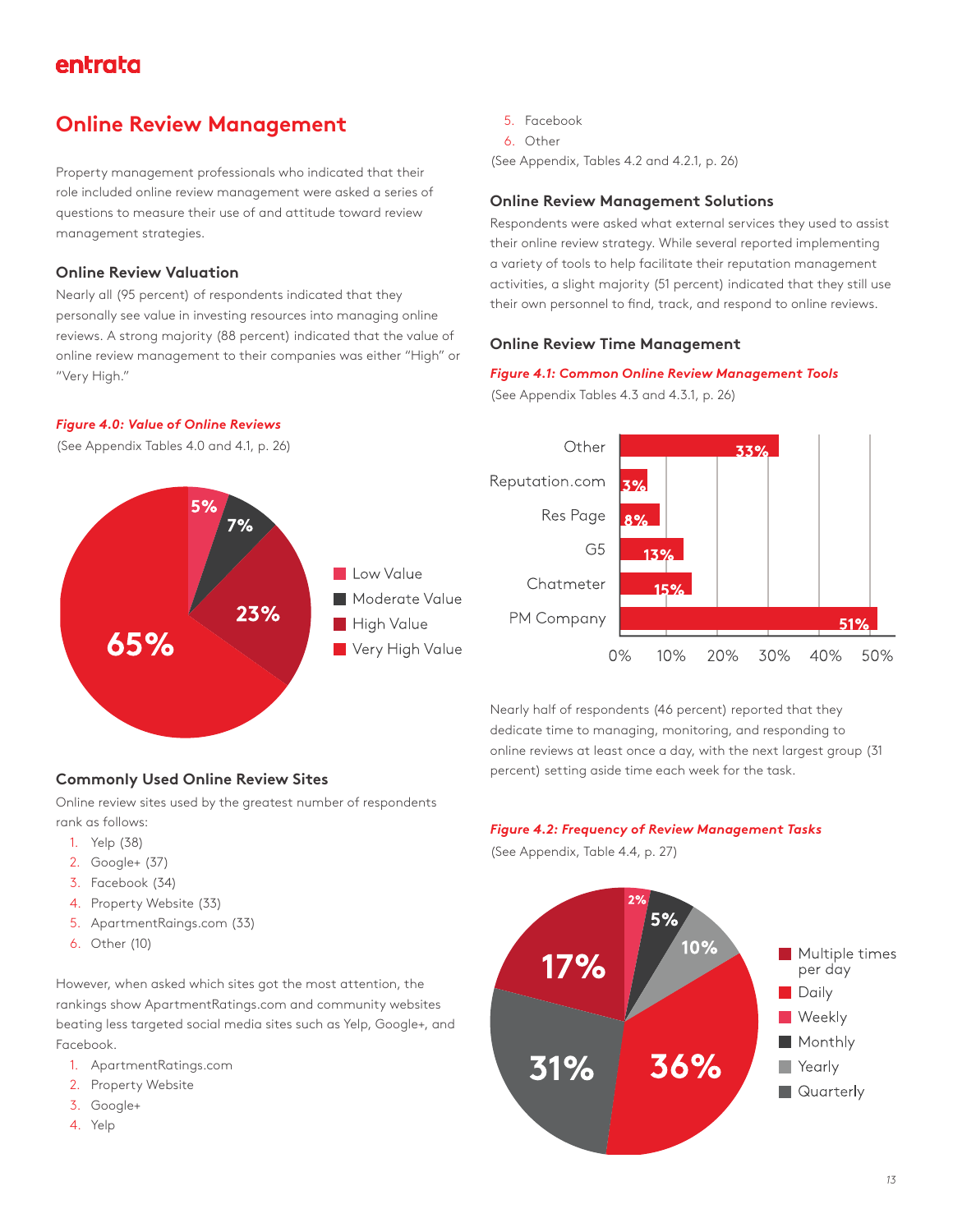The next question provides perspective to the amount of time spent on review management by asking respondents to estimate the number of reviews posted by residents about a property each month. While nearly half of respondents check reviews daily, most (83 percent) report receiving fewer than 10 reviews each month and a majority (64 percent) report fewer than five.



(See Appendix, Table 4.5 p. 27)



#### **Negative / Positive Review Response Frequency**

Finally, respondents were asked how often they responded to reviews, both negative and positive. When reviews are negative, the majority of multifamily professionals (58 percent) report that they "Always" respond, with another 28 percent responding "Sometimes" or "Often". Response rates for positive reviews was slightly less frequent, with only 47 percent reporting that they "Always" respond and 40 percent selecting "Sometimes" or "Often." Less than 15 percent selected "Rarely" or "Never", regardless of the review type.

#### *Table 1.1: Frequency of Review Responses*

(See Appendix Table 4.6, p. 48)

| # | Question            | Never | Rarely | Some | Often | Alwys | Total | Avg   |
|---|---------------------|-------|--------|------|-------|-------|-------|-------|
|   | Negative<br>Reviews | 3     | 3      |      | O     | 25    | 43    | Often |
|   | Positive<br>Reviews | 3     |        | 8    |       | 20    | 43    | Often |

Most respondents report that they will respond to negative reviews either often or always. Positive reviews get fewer responses, with the mean falling between Sometimes and Often.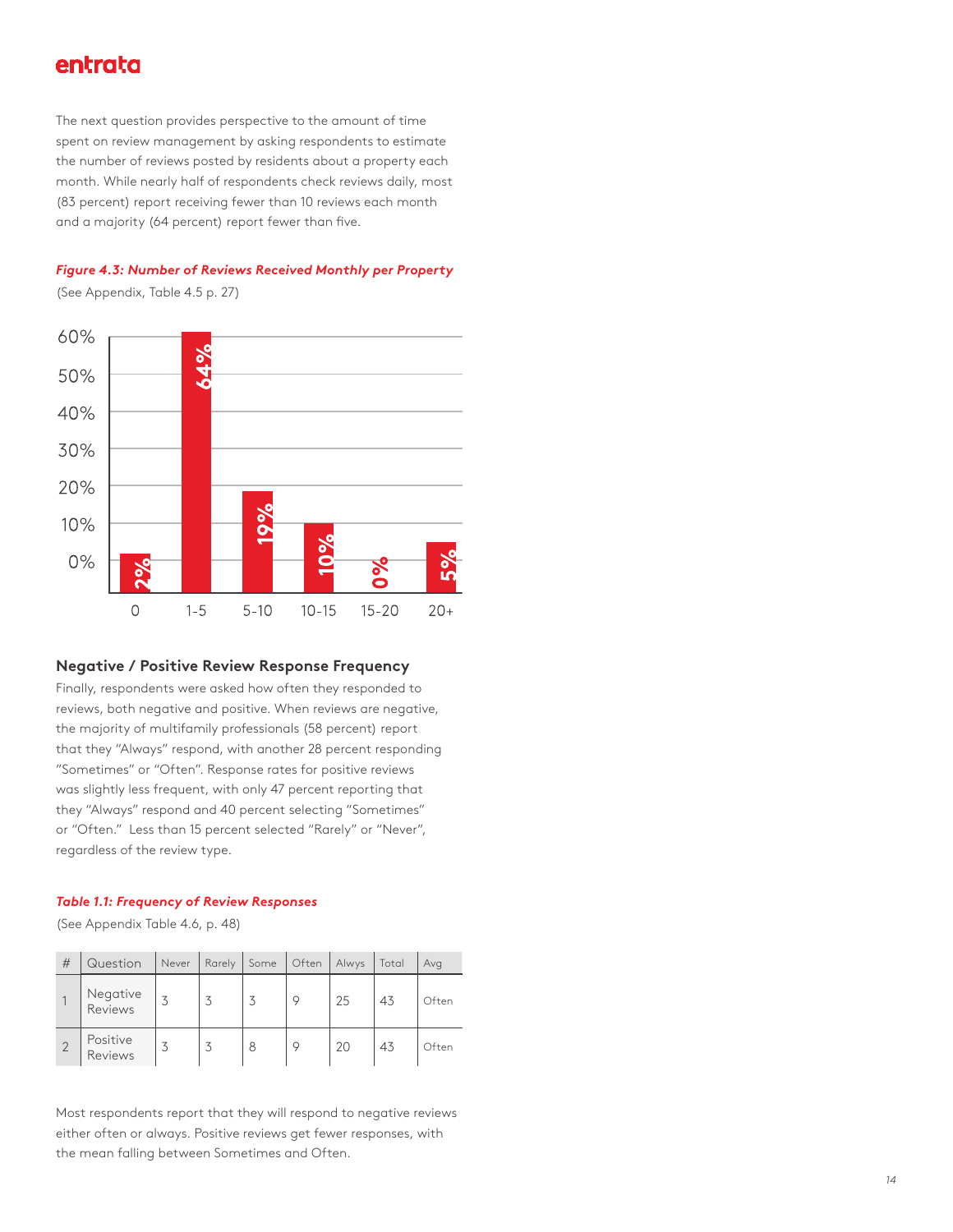## **Comparative Analysis**

This study identified several areas where property management professionals and residents agree about the use of social media and online reviews while at the same time highlighting a number of disconnects. The results were examined closely by the Entrata SEO and Marketing teams for strategic recommendations. The comparative analysis identifies ways to efficiently and positively connect with residents and prospects through online reputation channels. This section of the report examines these comparisons in detail and outlines a number of recommendations based on the information uncovered in the study.

## **Social Media Analysis**

The social media data showed a significant amount of agreement between residents and property management professionals along the topics of popular social media sites and accepted posting frequency. However, a close examination of the data also reveals some opportunities for properties to align their social media strategies more closely with resident preferences.

First, the similarities: Facebook continues its reign as the top social media choice for both residents and property management companies. This channel's ubiquitous use by residents confirms the importance of directing social media resources in its direction. Residents and property managers also largely agree that the ideal frequency for property activity on social media sites is a rate of one to two posts per week.





#### *Figure 5.1: Preferred Posting Frequency*

Compared



WHAT COMMUNITIES THINK RESIDENTS WANT



However, as shown above, there are still a number of areas where properties can learn from resident preferences.

#### **Visual Media**

Residents consistently rank visual outlets such as YouTube and Instagram significantly higher than legacy social media channels like Twitter, Google+, and Pinterest, while the property management professionals surveyed reported using visual media less frequently. Properties have a significant opportunity to engage with residents on the channels residents use most by finding ways to share property information through images and video. While it is recommended that properties maintain active accounts across a variety of social media channels, the savvy social media manager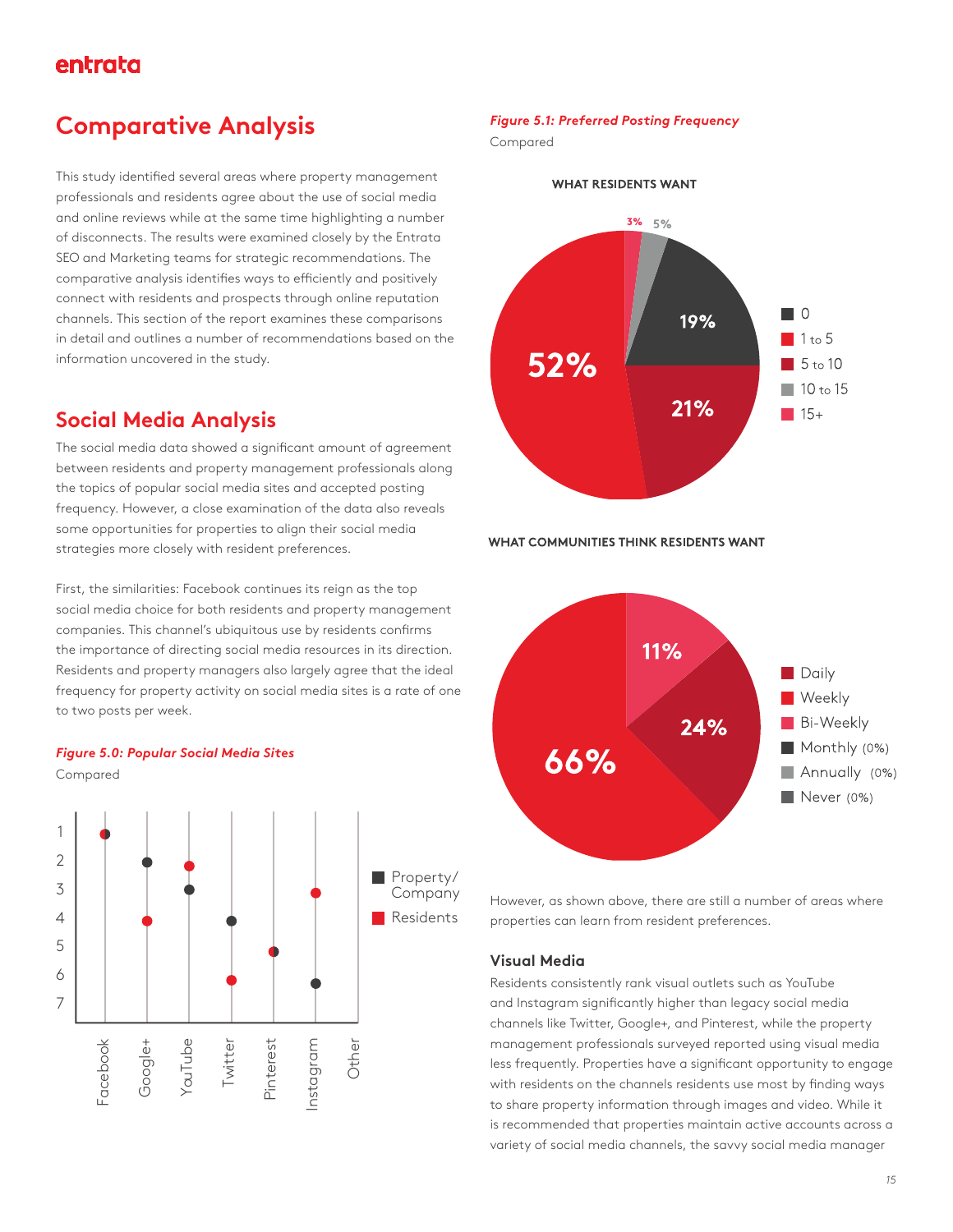will consider shifting resources to focus more on the property's visual brand and effectively engage residents within their preferred interfaces.

#### **Relevant Topics**

While a full 25 percent of property managers reported a social media strategy that featured daily posts, tolerance for frequent posts by residents was significantly lower. Fewer than 10 percent of residents surveyed reported that they would be okay with more than 10 posts per month, and more than twice that number said they would prefer properties not post at all. The takeaway for property management professionals is to aim for the "sweet spot" by limiting frequency to once or twice a week, and focus on quality (i.e., relevant content) rather than quantity.

For example, most renters interacting with their properties on social media report a preference for seeing news and information aimed specifically at community residents, while they also show a higher tolerance for promotional messaging and specials than predicted. Although a strong majority of multifamily social media managers (89 percent) report including lifestyle posts and other local news in their posting strategies, relatively few residents (20 percent and 48 percent, respectively) expressed interest in seeing

#### *Figure 5.2: Social Media Topic Preferences*

Compared



this type of content from their apartment community on social media. Very few residents showed any interest in seeing rent reminders on social media, indicating those types of memoranda are best communicated via different channels.

#### **Strategic Recommendations**

The information collected in this study provides the foundation for a number of recommendations for multifamily social media managers. The following list details how apartment communities can more effectively align their social media strategies with resident preferences:

- 1. If your property doesn't already have one, set up a Facebook account immediately.
- 2. Create more visual content for channels like YouTube and Instagram.
- 3. Maintain a regular presence, but limit post frequency to once or twice a week.
- 4. Make sure posts are relevant; share real information about property-specific news and events.
- 5. Don't be afraid to post promotions and specials, but keep rule #4 in mind. Social media promotions should apply to residents, not just prospects.
- 6. Restrict "filler" content such as lifestyle posts or local news that isn't specific to the property.
- 7. Keep your social media focus on positive brand and marketing communications; find more appropriate channels for operational messages.

Ultimately, social media provides valuable channels for property personnel to create authentic communication touchpoints with customers. A strong social media strategy can not only help maintain positive relationships with residents, it will also (as demonstrated by this study) influence renters who are looking for their next apartment.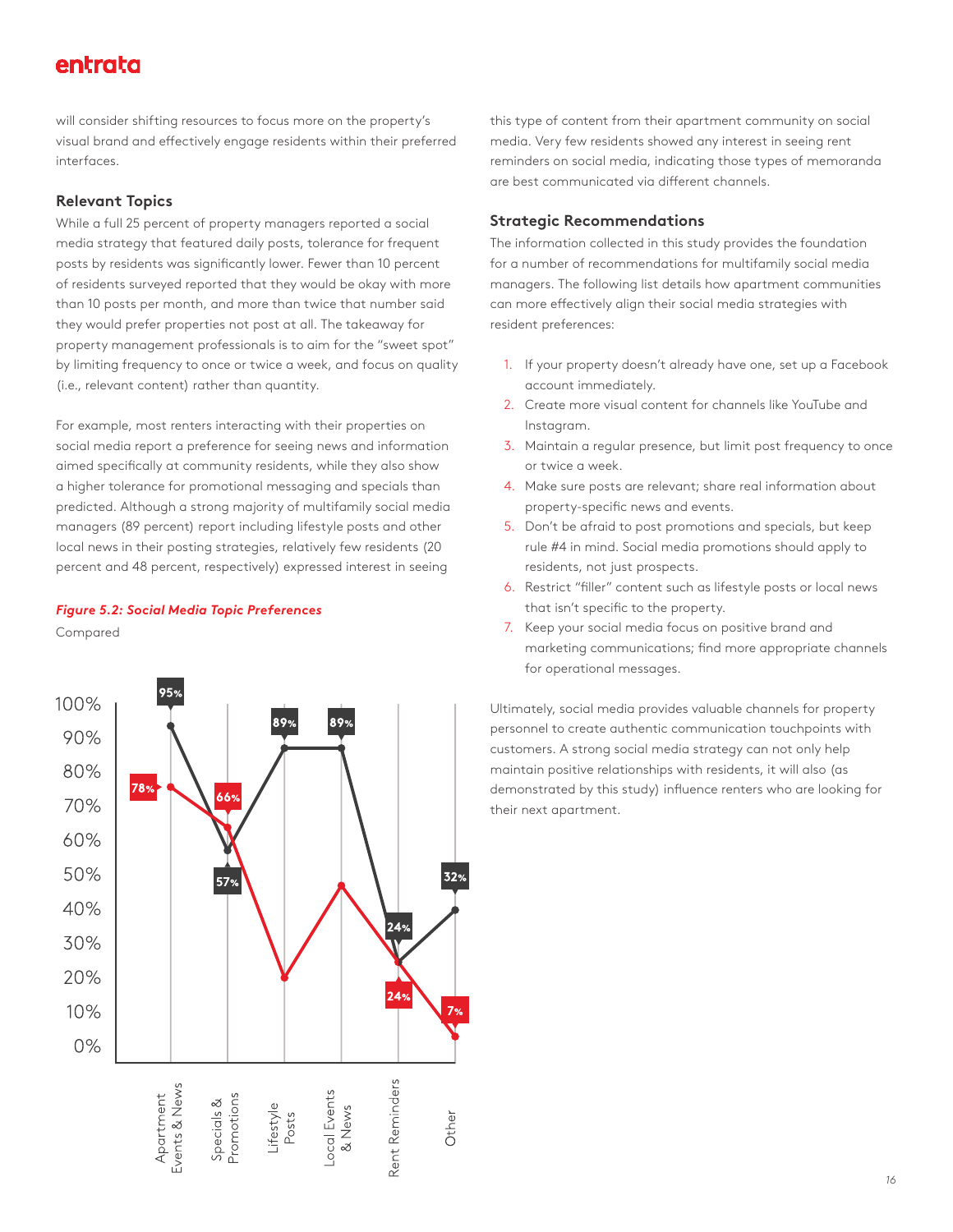## **Online Review Analysis**

The influence of online reviews cannot be denied. Online reviews are overwhelmingly rated "High Value" by both residents (59 percent) and property management professionals (88 percent). The importance of these ratings fall into perspective when resident responses around the impact of positive and negative ratings are taken into account. For example, when reviews are positive, the majority of renters (54 percent) report they will reach out to the property in some way - essentially taking their first steps in the leasing process. On the other hand, renters report a marked sensitivity to poor reviews, with nearly half of respondents (43 percent) indicating any property with an average rating of "3 out of 5" would automatically be disqualified from further consideration.

#### *Figure 6.0: Value of Online Reviews*

Compared



#### *Figure 6.1: Resident Actions on Positive Reviews*



#### *Figure 6.2: Sensitivity to Negative Reviews*



#### **Responsiveness & Engagement**

The review managers who participated in the survey seem to have a good grasp on the importance of engaging with customers via online reviews. Among respondents, 79 percent report responding often or always to negative reviews, and 68 percent respond often or always to positive reviews. This is the kind of engagement residents crave: their most common response when asked for advice was for property managers to value and address negative reviews (see Figure 1.8).

Property managers looking to drive more positive engagement with residents via online reviews can benefit from resident feedback about the topics that are most likely to provoke online reviews (see Appendix, Table 1.5). Knowing that residents are more likely to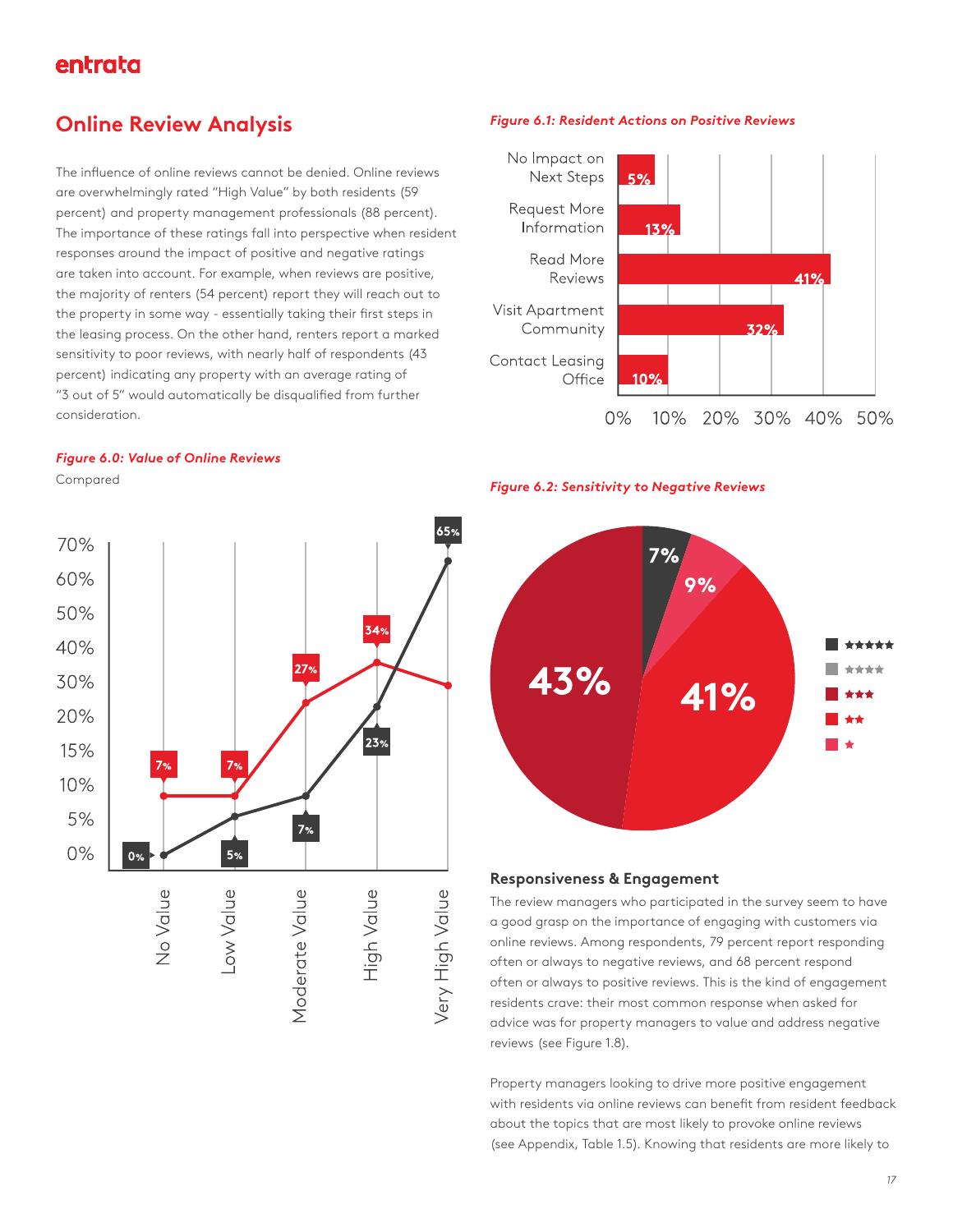leave reviews about property and unit condition than neighbors or amenities can stimulate property managers to create meaningful, positive interactions around these topics in order to stimulate more positive reviews.

Data also suggests that property managers would be well served to provide opportunities for residents and prospective renters to leave reviews on their own property websites. More residents (75 percent) report researching new apartments by visiting the community website than by any other online resource, including ApartmentRatings.com (31 percent). (See Figure 1.0) Displaying easy-to-access candid reviews -- and examples of the property's responses to those reviews -- not only facilitates the apartment search for residents, it can drive actual lead generation. (See Figure 7.1)

#### **Time & Resources**

Although the majority of property management professionals involved in this study are highly involved in their companies' reputation management efforts, some of the information collected from those who are not provides insight into the kinds of obstacles that keep properties from fully engaging with residents and prospects online. Perhaps predictably, the most frequently mentioned barriers appear to be related to issues of time and resources. Some properties find that they lack the time for thorough reputation management with their current staff or the money for additional personnel or outsourced solutions.

Responses from active and dedicated online review managers further illustrate some of the issues. Over half of respondents manage their online reviews by pulling up each online review site and responding within that interface (see Figure 5.1). And nearly half are taking the time daily to monitor these sites (see Figure 5.2). While this level of engagement allows property management professionals to provide the responsiveness residents want, the amount of time necessary to keep up with multiple review sites can quickly become overwhelming. And with the average property reporting fewer than 10 reviews received each month (see Figure 5.3), it is no wonder that some properties find themselves unable to invest the daily resources necessary to respond to reviews in a timely,

proactive way.

Solutions to this dilemma may be found in new technologies. Reputation management software that scans a number of online review sites and alerts managers whenever reviews are posted have the potential to provide significant time savings while allowing onsite staff to respond quickly to posts and resolve problems before they have the chance to drive down property review averages.

#### **Strategic Recommendations**

Survey responses from both residents and property management professionals offer a unique opportunity to pinpoint practices that can help focus reputation management strategies on the tactics that are most effective. Including:

- 1. Be sure to dedicate appropriate time and resources to review management.
- 2. Make it easy for clients to leave reviews on your webpage.
- 3. Engage residents frequently on topics that are likely to generate positive reviews.
- 4. Set benchmarks to keep average property ratings at 4 out of 5 or higher.
- 5. Respond quickly to resolve issues raised in negative reviews.
- 6. Employ reputation management software to monitor review sites and alert you to new posts.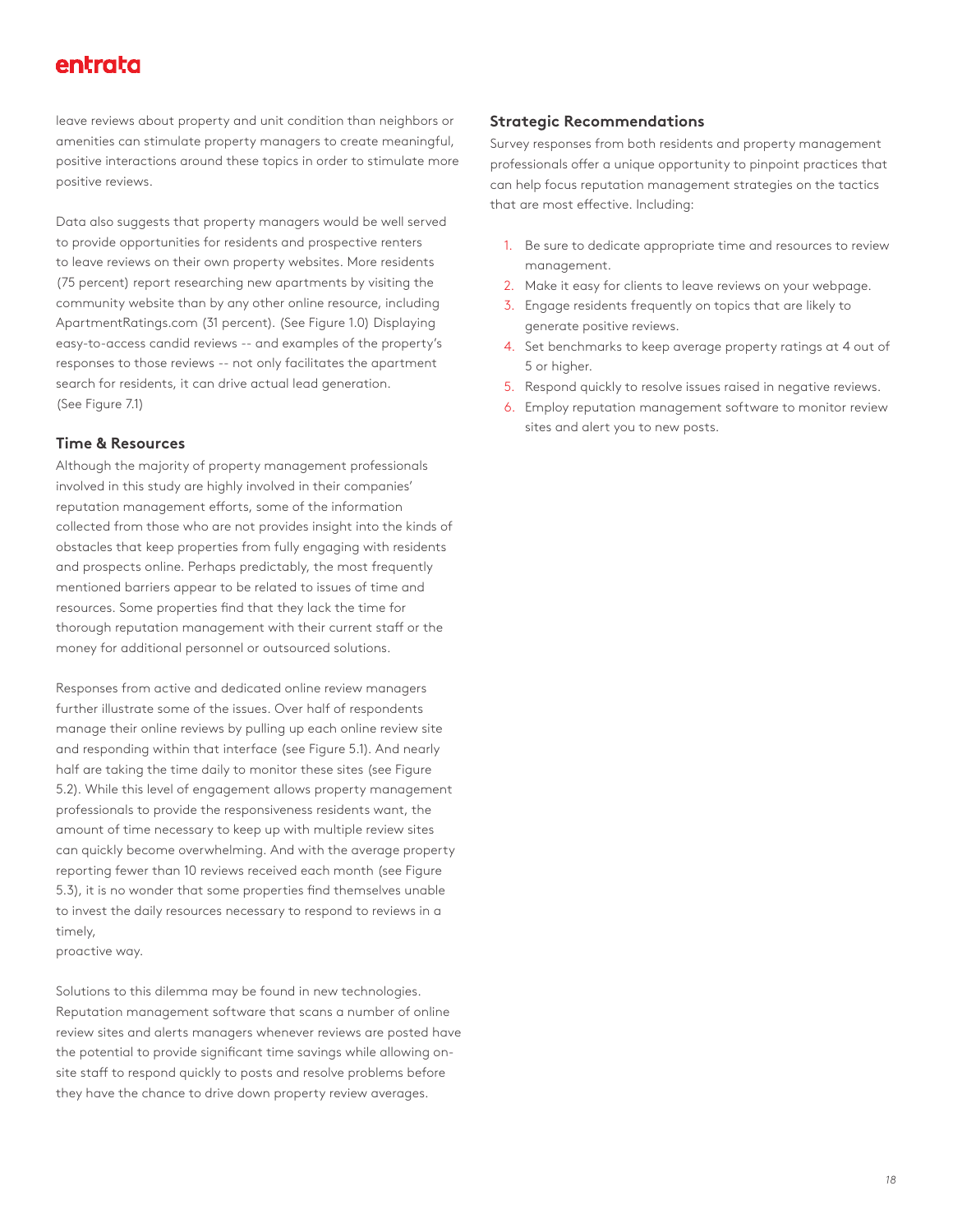## **CONCLUSION**

The most effective reputation management strategies are the ones that take into consideration both the preferences and habits of the renter and the time and resources available to property staff. A thorough understanding of both can contribute to the development of practices that engage residents with property staff in authentic and productive ways without pulling too much time and resources away from the day to day business of providing excellent customer service to residents. As one resident said, property managers should be encouraged to "focus on the property, not the marketing."

This study, in approaching the question of social media and online review management from both sides, was designed to offer a fresh perspective on these topics. This has served to confirm a number of common best practices, but more importantly, to identify areas where common perceptions diverge. Taking strategic efforts to bridge these gaps can move property management professionals one step ahead as they work to better serve residents and engage prospects.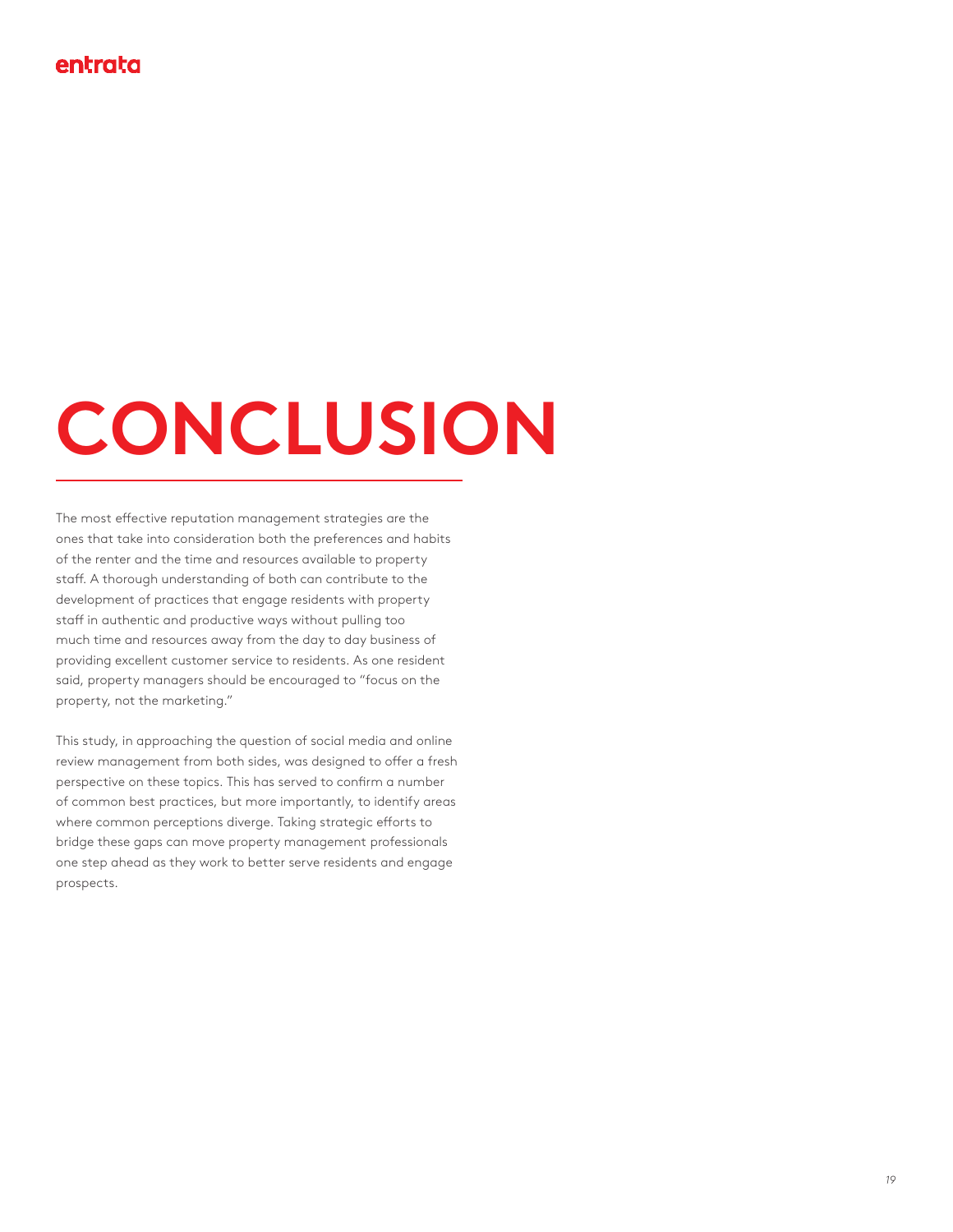## **Appendix**

**Resident Survey Data: Social Media and Online Reviews Section**

#### Q - Are you a student?

#### *Table 1.0: Student Status*

| # | Answer | Response | %    |
|---|--------|----------|------|
|   | Yes    | 247      | 12   |
|   | Νo     | 1,821    | 88%  |
|   | Total  | 2,068    | 100% |

Q - Which of the following sites do you use while researching apartments to live in? Please select all that apply.

#### *Table 1.1: Popular Apartment Search Sites*

| #              | Answer               | Response | $\%$ |
|----------------|----------------------|----------|------|
|                | Apartment Website    | 1,536    | 75%  |
| 2              | Online Review Sites  | 869      | 42%  |
| 3              | ApartmentRatings.com | 628      | 31%  |
| $\overline{4}$ | Craigslist           | 345      | 17%  |
| 5              | Social Media Sites   | 282      | 14%  |
| 6              | Other                | 398      | 19%  |

#### *Table 1.1.1: Popular Apartment Search Sites: Other Options*

| Other Options                    | Response |
|----------------------------------|----------|
| Trulia                           | 10       |
| <b>Realty Service</b>            | 13       |
| ApartmentGuide                   | 6        |
| Personal Observation (Drive By)  | 18       |
| No Site Used                     | 18       |
| Yelp                             | 18       |
| Apartments.com                   | 23       |
| Zillow                           | 27       |
| Rent.com                         | 13       |
| Local Search                     | 9        |
| Google                           | 51       |
| References                       | 35       |
| Other Apartment Finding Services | 39       |

Q - How many reviews do you read before touring an apartment or signing a lease?

#### *Table 1.2: Number of Reviews Read*

| #              | Answer    | Response | %    |
|----------------|-----------|----------|------|
|                | 0         | 124      | 6%   |
| $\overline{2}$ | $1 - 5$   | 685      | 34%  |
| 3              | $5 - 10$  | 665      | 33%  |
| $\overline{4}$ | $10 - 15$ | 240      | 12%  |
| 5              | $15+$     | 274      | 14%  |
|                | Total     | 1,988    | 100% |

Q - On a scale of 1 to 5, how much do online reviews impact your decision when searching for an apartment? (1 being hardly impact and 5 being highly impact)

#### *Table 1.3: Impact of Reviews*

| #              | Answer | Response | %    |
|----------------|--------|----------|------|
|                |        | 133      | 7%   |
| $\overline{2}$ | 2      | 143      | 7%   |
| 3              | 3      | 532      | 27%  |
| $\overline{4}$ | 4      | 673      | 34%  |
| 5              | 5      | 504      | 25%  |
|                | Total  | 1,985    | 100% |

Q - What average rating is too low for you to consider living at an apartment? (1 being poorly rated and 5 being highly rated)

#### *Table 1.4: Average Rating Too Low*

| #              | Answer     | Response | $\%$ |
|----------------|------------|----------|------|
|                | 1 out of 5 | 177      | 9%   |
| $\overline{2}$ | 2 out of 5 | 810      | 41%  |
| 3              | 3 out of 5 | 848      | 43%  |
| $\overline{4}$ | 4 out of 5 | 138      | 7%   |
|                | Total      | 1,973    | 100% |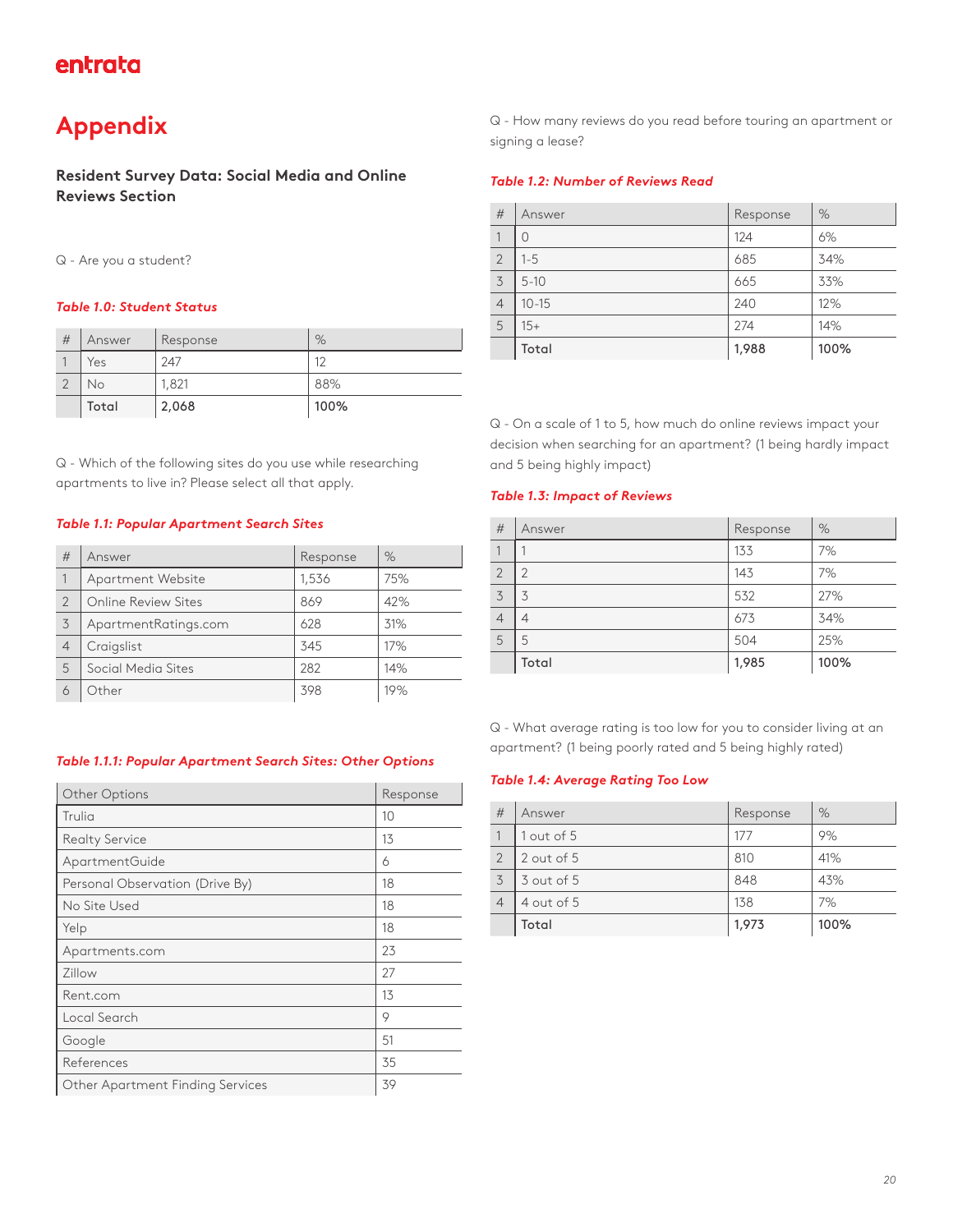Q - What factors about an apartment would cause you to write an online review? Please rank the following from top (highest impact) to bottom (lowest impact) - drag and drop items into the box.

| #              | Answer                    | Response | Mean Rank |
|----------------|---------------------------|----------|-----------|
| 1              | Unit Condition            | 1,566    | 2.56      |
| $\overline{2}$ | Price/Rent                | 1,459    | 2.91      |
| 3              | <b>Property Condition</b> | 848      | 3.13      |
| $\overline{4}$ | Location                  | 1,325    | 3.59      |
| 5              | Staff                     | 1,391    | 4.12      |
| 6              | Amenities                 | 1,297    | 4.23      |
| 7              | Neighbors                 | 1,077    | 5.51      |
| 8              | Online Rent Payment       | 816      | 7.72      |
| 9              | Social Scene              | 498      | 8.29      |
| 10             | Apartment Events          | 812      | 8.30      |

*Table 1.5: Factors Compelling Residents to Write Reviews*

Q - When you see a positive review, what is your next step?

#### *Table 1.6: Actions Prompted by Positive Reviews*

| #              | Answer                                       | Response | $\%$ |
|----------------|----------------------------------------------|----------|------|
| 1              | I contact the leasing office                 | 182      | 10%  |
| $\overline{2}$ | I visit the apartment community              | 609      | 32%  |
| 3              | I continue reading more reviews              | 780      | 41%  |
| $\overline{4}$ | Positive Reviews don't impact my<br>decision | 92       | 5%   |
| 5              | I request more information                   | 248      | 13%  |
|                | Total                                        | 1.91     | 100% |

Q - What social media sites do you frequently use? Please select all that apply.

#### *Table 1.7: Popular Social Media Sites*

| #              | Answer    | Response | %   |
|----------------|-----------|----------|-----|
| $\mathbf{1}$   | Other     | 225      | 12% |
| $\overline{2}$ | Twitter   | 372      | 20% |
| 3              | Pinterest | 515      | 28% |
| $\overline{4}$ | Google+   | 605      | 33% |
| 5              | Instagram | 662      | 36% |
| 6              | YouTube   | 823      | 45% |
| 7              | Facebook  | 1,392    | 75% |

Q - How many social media posts per month would you prefer to see on your apartment social accounts?

#### *Table 1.8: Preferred Number of Posts by Apt Communities*

| #              | Answer    | Response | %   |
|----------------|-----------|----------|-----|
|                | 0         | 359      | 19% |
| $\overline{2}$ | $1 - 5$   | 969      | 52% |
| 3              | $5 - 10$  | 385      | 21% |
| $\overline{4}$ | $10 - 15$ | 92       | 5%  |
| 5              | $15+$     | 64       | 3%  |

Q - What topics would you prefer that an apartment community post about on social media? Please select all that apply.

#### *Table 1.9: Preferred Social Media Topics by Apt Communities*

| #              | Answer                | Response | $\%$ |
|----------------|-----------------------|----------|------|
| $\mathbf{1}$   | Apartment Events/News | 1.425    | 78%  |
| 2              | Specials/Promotions   | 1.211    | 66%  |
| 3              | Local Events/News     | 875      | 48%  |
| $\overline{4}$ | <b>Rent Reminders</b> | 452      | 25%  |
| 5              | Lifestyle Posts       | 359      | 20%  |
| 6              | Other                 | 136      | 7%   |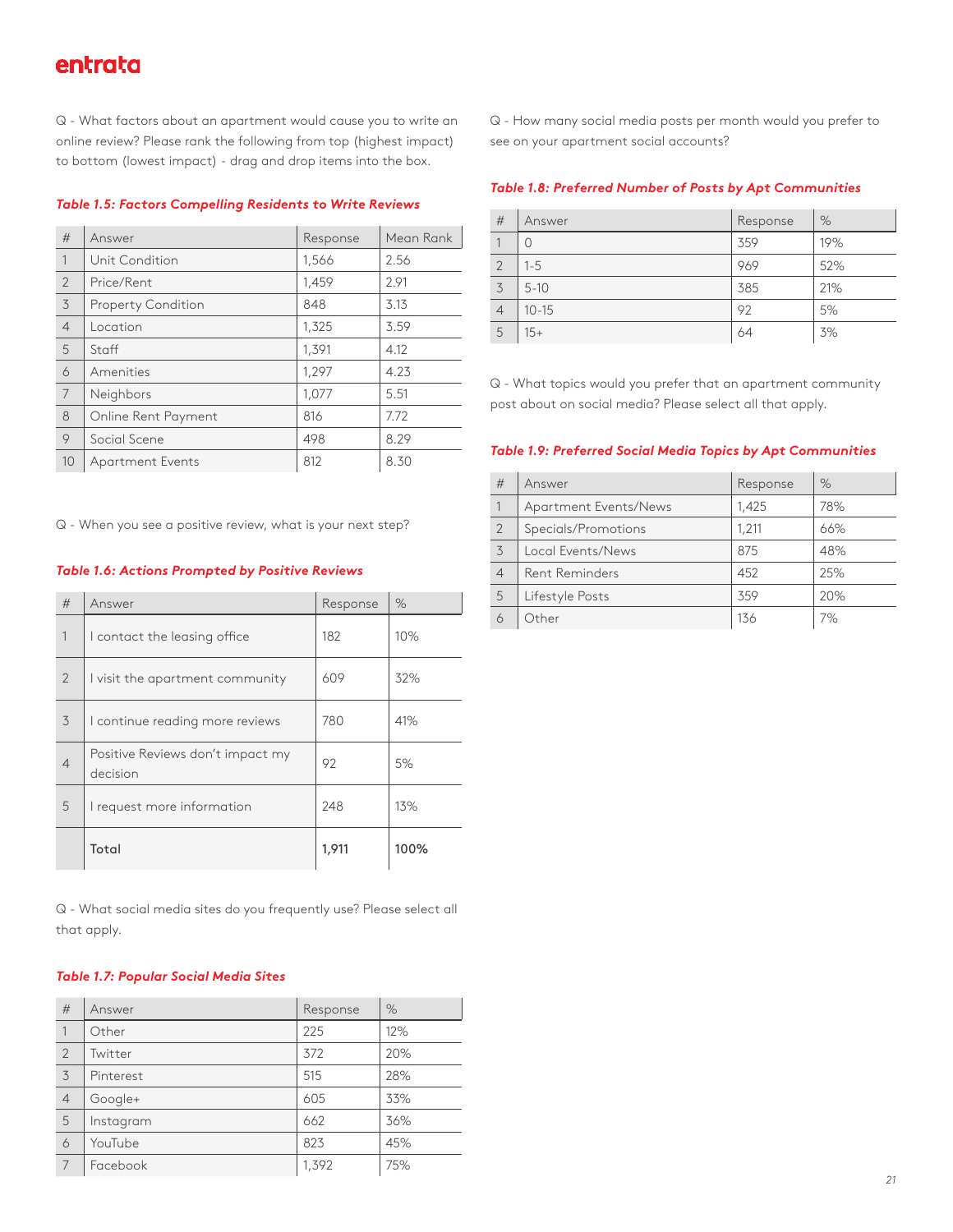#### **Property Management Survey Data**

Q - How many properties do you manage?

#### *Table 2.0: Number of Properties Managed*

| #              | Number of Responses | % of Responses |
|----------------|---------------------|----------------|
| $\mathbf{1}$   | 8                   | 11%            |
| $\overline{2}$ | $\circ$             | 0%             |
| $\mathfrak{Z}$ | $\overline{2}$      | 3%             |
| $\overline{4}$ | $\overline{4}$      | $6\%$          |
| 5              | 1                   | $1\%$          |
| 6              | $\mathbf{1}$        | 1%             |
| 7              | $\circ$             | 0%             |
| $\,8\,$        | $\mathfrak{Z}$      | 4%             |
| 9              | $\overline{4}$      | 6%             |
| 10             | $\mathfrak{Z}$      | $4\%$          |
| 11             | $\circ$             | 0%             |
| 12             | $\sqrt{2}$          | 3%             |
| 13             | $\bigcirc$          | $0\%$          |
| 14             | $\mathbf{1}$        | 1%             |
| 15             | $\overline{2}$      | 3%             |
| 16             | $\circ$             | 0%             |
| 17             | $\bigcirc$          | 0%             |
| 18             | $\circ$             | 0%             |
| 19             | $\circ$             | 0%             |
| 20             | 41                  | 57%            |
| Tot            | 72                  | 100%           |

Q - Please identify your property type(s): Select all that apply.

#### *Table 2.1: Property Types*

| #              | Answer       | Response | %   |
|----------------|--------------|----------|-----|
|                | Student      | 14       | 20% |
| $\overline{2}$ | Military     | 4        | 6%  |
| 3              | Other        | 13       | 18% |
| $\overline{4}$ | Conventional | 63       | 89% |
| 5              | Senior       | 12       | 17% |
| 6              | Affordable   | 19       | 27% |

Q - Which of the following statements most likely applies to your situation:

#### *Table 2.2: Reputation Management Role*

| #              | Answer                                                                               | Response | $\%$  |
|----------------|--------------------------------------------------------------------------------------|----------|-------|
|                | I manage our company/property<br>online reviews                                      | 5        | 7%    |
| $\overline{2}$ | I manage our company/property<br>social media                                        |          | $1\%$ |
| 3              | I manage both our company/<br>property online reviews and<br>social media presence   | 40       | 57%   |
| $\overline{4}$ | I do not manage our company/<br>property online reviews and<br>social media presence | 24       | 34%   |

Q - Why don't you manage your online reviews and social media presence?

#### *Table 2.3: Reasons for not Managing Social Media & Reviews*

| #              | Answer                                                                                      | Response | $\%$ |
|----------------|---------------------------------------------------------------------------------------------|----------|------|
|                | That is not my role at my<br>company                                                        | 16       | 70%  |
| $\overline{2}$ | Our company uses a third party<br>service to manage our online<br>reveiws and social media  | 3        | 13%  |
| 3              | Our company does not invest<br>resources in managing our online<br>reviews and social media | 4        | 17%  |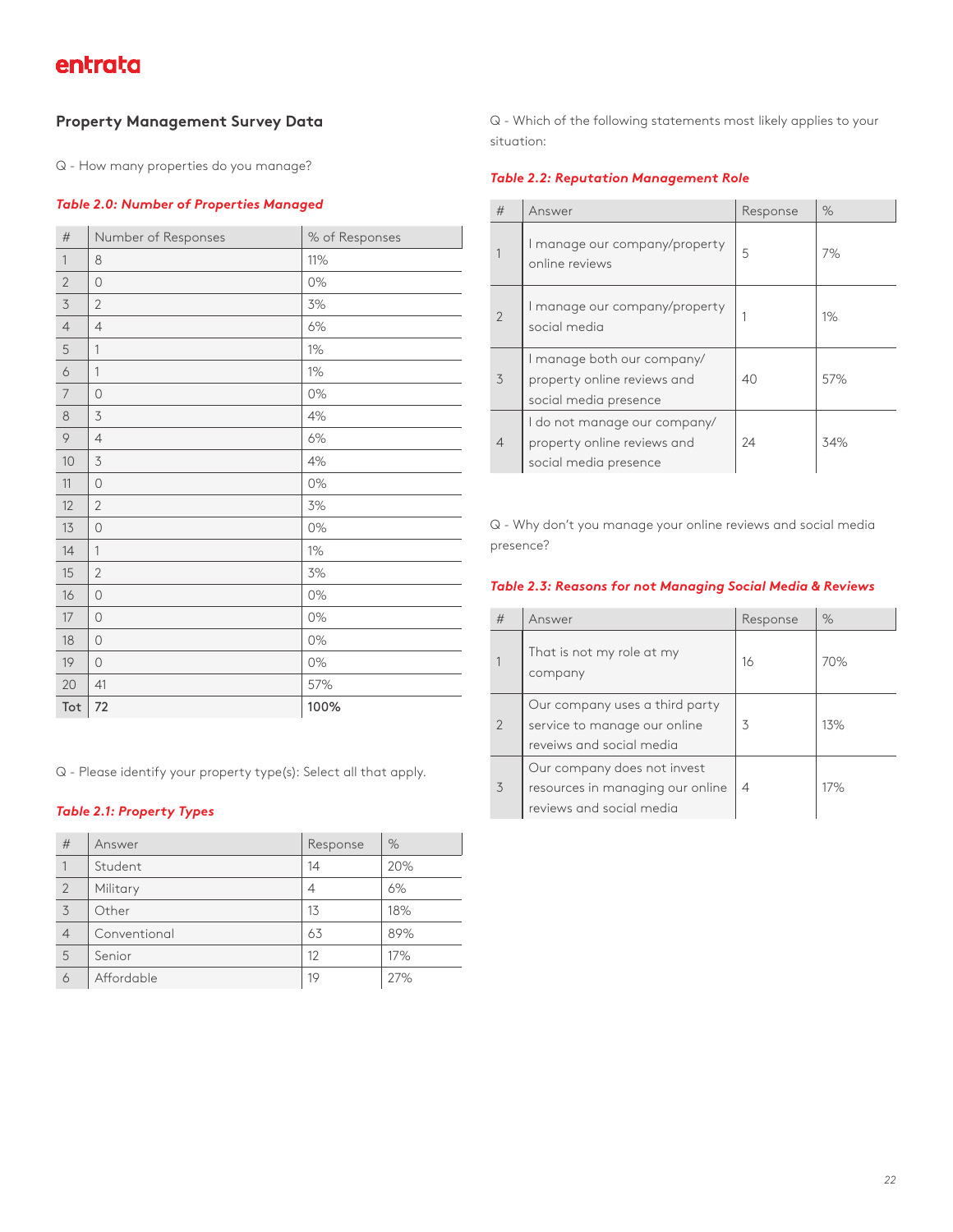Q - Which of the following third party services manage your online reviews and social media presence? Please select all that apply.

#### *Table 2.4: Online Reviews and Social Media Mgmt Vendor*

| #              | Answer             | Response       | $\%$  |
|----------------|--------------------|----------------|-------|
| 1              | Reputation.com     | Λ              | $0\%$ |
| $\overline{2}$ | G <sub>5</sub>     | O              | $0\%$ |
| 3              | Chatmeter          | Ω              | $0\%$ |
| $\overline{4}$ | Res Page           | Ω              | $0\%$ |
| 5              | Digital Sherpa     | Ω              | 0%    |
| 6              | Hootsuite          | Λ              | $0\%$ |
| 7              | Viral Heat         | Ω              | $0\%$ |
| 8              | Entrata            | $\overline{2}$ | 67%   |
| 9              | Other (Easy Media) |                | 33%   |

Q - Why doesn't your company invest resources in managing your online reviews and social media presence? Please select all that apply.

#### *Table 2.5: Reasons for Lack of Investment in Social Media & Online Reviews*

| # | Answer                             | Response | $\%$  |
|---|------------------------------------|----------|-------|
|   | Too much time                      |          | 50%   |
|   | Little to no value                 |          | 0%    |
|   | Other (Need to identify resources) | 2        | 50%   |
|   | Little to no impact                |          | 25%   |
| 5 | Too expensive                      |          | $0\%$ |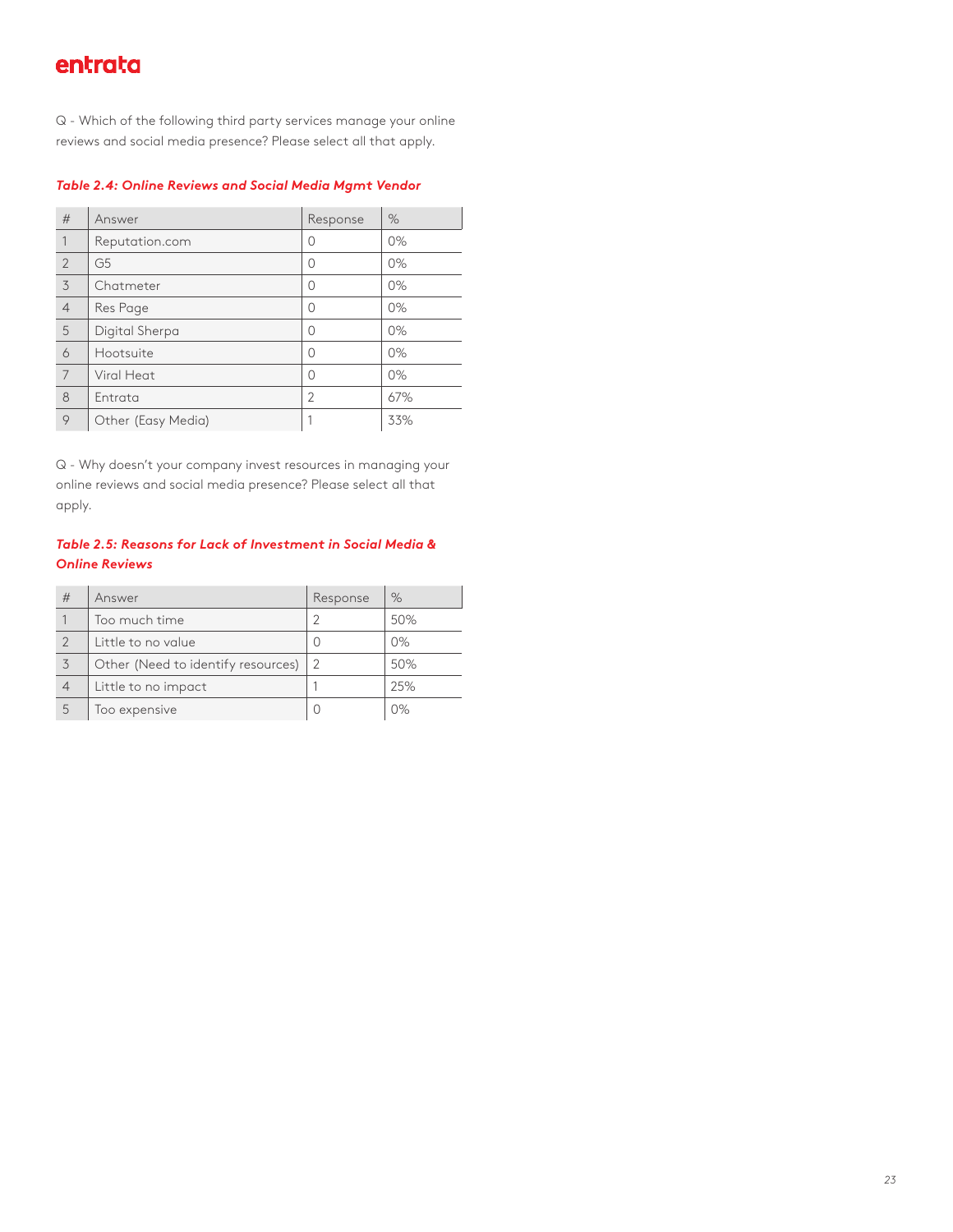#### **Property Management Survey Data: Social Media Section**

Q - Do you personally think there is value in investing resources into managing social media for your company?

#### *Table 3.0: Personal Opinion of Social Media Investment*

| # | Answer | Response | %    |
|---|--------|----------|------|
|   | 'es    |          | 100% |
|   | No     |          | 0%   |

Q - How valuable is your social media presence to your company?

#### *Table 3.1: Social Media Perceived Value*

| #              | Answer          | Response | $\%$  |
|----------------|-----------------|----------|-------|
|                | No Value        | Ω        | $0\%$ |
| $\overline{2}$ | Low Value       |          | 8%    |
| 3              | Moderate Value  | 9        | 24%   |
| $\overline{4}$ | High Value      | 16       | 42%   |
| 5              | Very High Value | 10       | 26%   |

Q - What social media sites do you use? Please rank the following social sites your property / company uses from top to bottom (top being most used and bottom being least used - drag and drop).

#### *Table 3.2: Social Media Sites Used*

| #              | Answer     | Use (Unranked) |
|----------------|------------|----------------|
| $\mathbf{1}$   | Facebook   | 38             |
| $\overline{2}$ | Google+    | 35             |
| 3              | YouTube    | 34             |
| $\overline{4}$ | Twitter    | 31             |
| 5              | Pinterest  | 21             |
| 6              | Instagram  | 20             |
| 7              | FourSquare | 11             |

#### *Table 3.2.1: Social Media Sites Ranked*

| #              | Answer     | Rank Position (Mean) |
|----------------|------------|----------------------|
| 1              | Facebook   | 1.29                 |
| $\overline{2}$ | Google+    | 2.46                 |
| 3              | Twitter    | 3.23                 |
| $\overline{4}$ | YouTube    | 3.74                 |
| 5              | Instagram  | 4.45                 |
| 6              | Pinterest  | 5.00                 |
| 7              | FourSquare | 6.27                 |

Q - How often do you post to the following social media sites per month?

#### *Table 3.3: Average Number of Property Management Social Media Posts*

| #              | Answer    | $\Omega$      | $1 - 5$ | $5 - 10$ | $10 - 15$ | $15 - 30$ | $30+$ | Avg      |
|----------------|-----------|---------------|---------|----------|-----------|-----------|-------|----------|
|                | Facebook  | $\mathcal{P}$ | 10      | 8        | 6         | 9         |       | $5 - 10$ |
| $\overline{2}$ | Twitter   | 11            | O       |          | 5         | 6         | 3     | $5 - 10$ |
| 3              | Google+   | 8             | 16      |          | 5         | 4         | Ω     | $1 - 5$  |
| $\overline{4}$ | Pinterest | 16            | 10      | 6        | Ω         |           | Ω     | $0 - 5$  |
| 5              | YouTube   | 12            | 21      |          | O         | 0         | U     | $0 - 5$  |

Q - How often do you think residents would be okay with your property / company posting to social media?

#### *Table 3.4: What Managers Think Residents Want*

Post Frequency

| #              | Answer   | Response | %     |
|----------------|----------|----------|-------|
|                | Daily    | 9        | 24%   |
| $\overline{2}$ | Weekly   | 25       | 66%   |
| 3              | Biweekly |          | 11%   |
| $\overline{4}$ | Monthly  | 0        | 0%    |
| 5              | Annually | 0        | $0\%$ |
| 6              | Never    | 0        | 0%    |

Q - Which tools do you use to manage your property / company's social media? Select all that apply.

#### *Table 3.5: Popular Social Media Management Tools*

| #              | Answer                                                                                            | Response | $\%$               |
|----------------|---------------------------------------------------------------------------------------------------|----------|--------------------|
| $\mathbf{1}$   | Other                                                                                             | 15       | 42%                |
| $\overline{2}$ | We do not use any tools. We<br>manage our social media directly on<br>the social media platforms. | 11       | 31%                |
| 3              | Entrata                                                                                           | 11       | 31%                |
| $\overline{4}$ | Hootsuite                                                                                         | 8        | 22%                |
| 5              | Digital Sherpa                                                                                    | 5        | 14%                |
| 6              | Viral Heat                                                                                        | 0        | $0\%$<br>$2\Delta$ |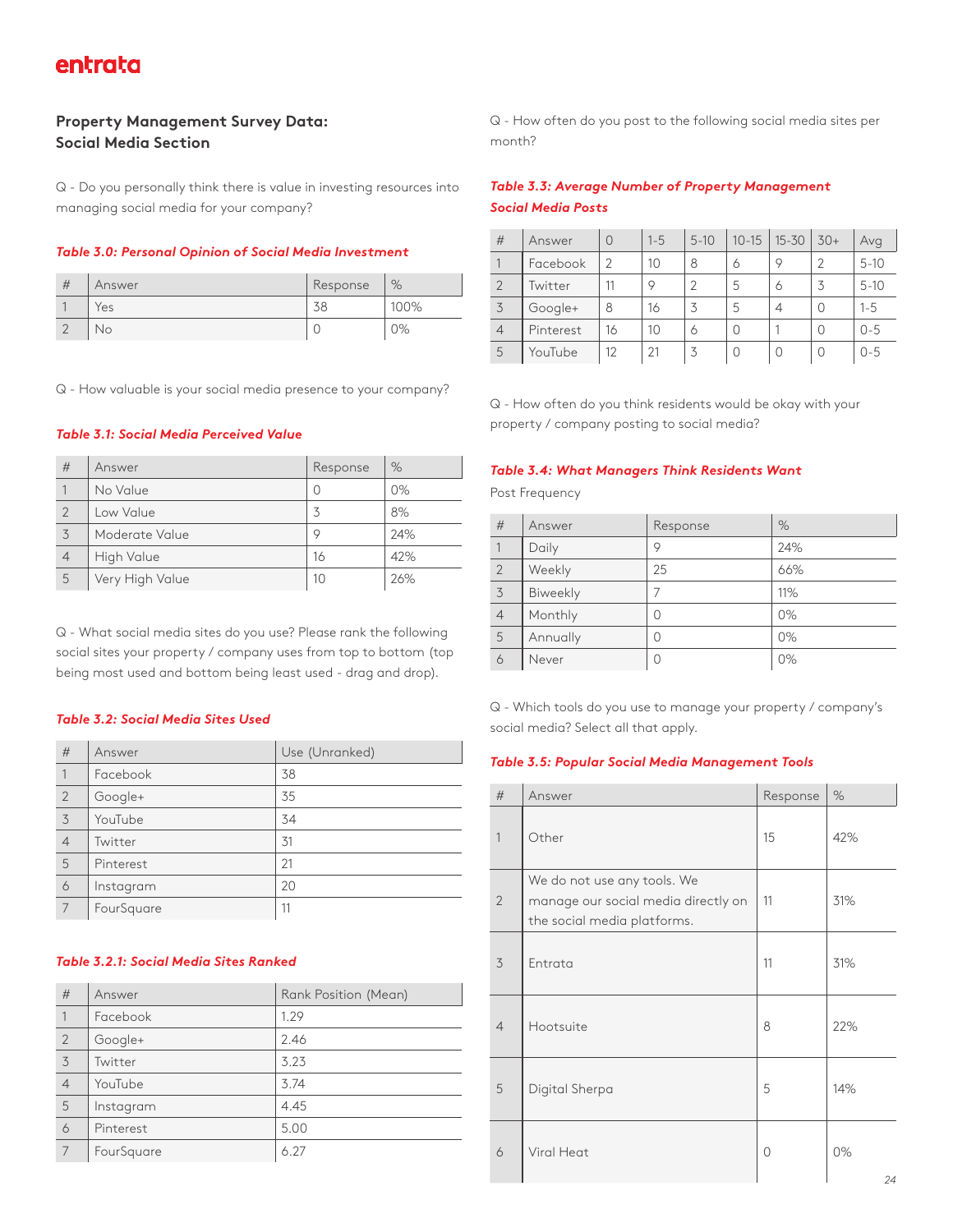#### *Table 3.5.1: Social Media Property Management Solutions*

Other Options

| Other Category                          |
|-----------------------------------------|
| Sprout                                  |
| Sprout Social, Review Push              |
| Respage                                 |
| FR Social, Easy Media, Weblisters, etc. |
| ForRent's Tool                          |
| Ping.fm                                 |
| Yext, IFTT                              |
| Easy Media, Respage                     |
| Third Party Marketing Agency            |
| Sprinklr                                |

Q - What topics apply to your social media posts? Please select all that apply.

#### *Table 3.6: Social Media Topics*

| #              | Answer                | Response | $\%$ |
|----------------|-----------------------|----------|------|
|                | Property Events/News  | 35       | 95%  |
| $\overline{2}$ | Lifestyle Posts       | 33       | 89%  |
| 3              | Local Events/News     | 33       | 89%  |
|                | Specials/Promotions   | 21       | 57%  |
| 5              | <b>Rent Reminders</b> | Q        | 24%  |
|                | Other                 |          | 32%  |

#### *Table 3.6.1: Social Media Topics:*

Other Options

| <b>Other Category</b>                                         |
|---------------------------------------------------------------|
| Local                                                         |
| <b>Emergency Needs</b>                                        |
| Contests, Property Photos                                     |
| Branding Related Posts - Company Culture                      |
| Package Notifications                                         |
| Highlighted testimonials, featured pets, appreciation, quotes |
| Resident Events, Community Outreach                           |
| Resident Referral Info                                        |
| Company News (on corporate channels)                          |
| Announcements (weather, holiday, office hours) Contests       |
|                                                               |

Construction Updates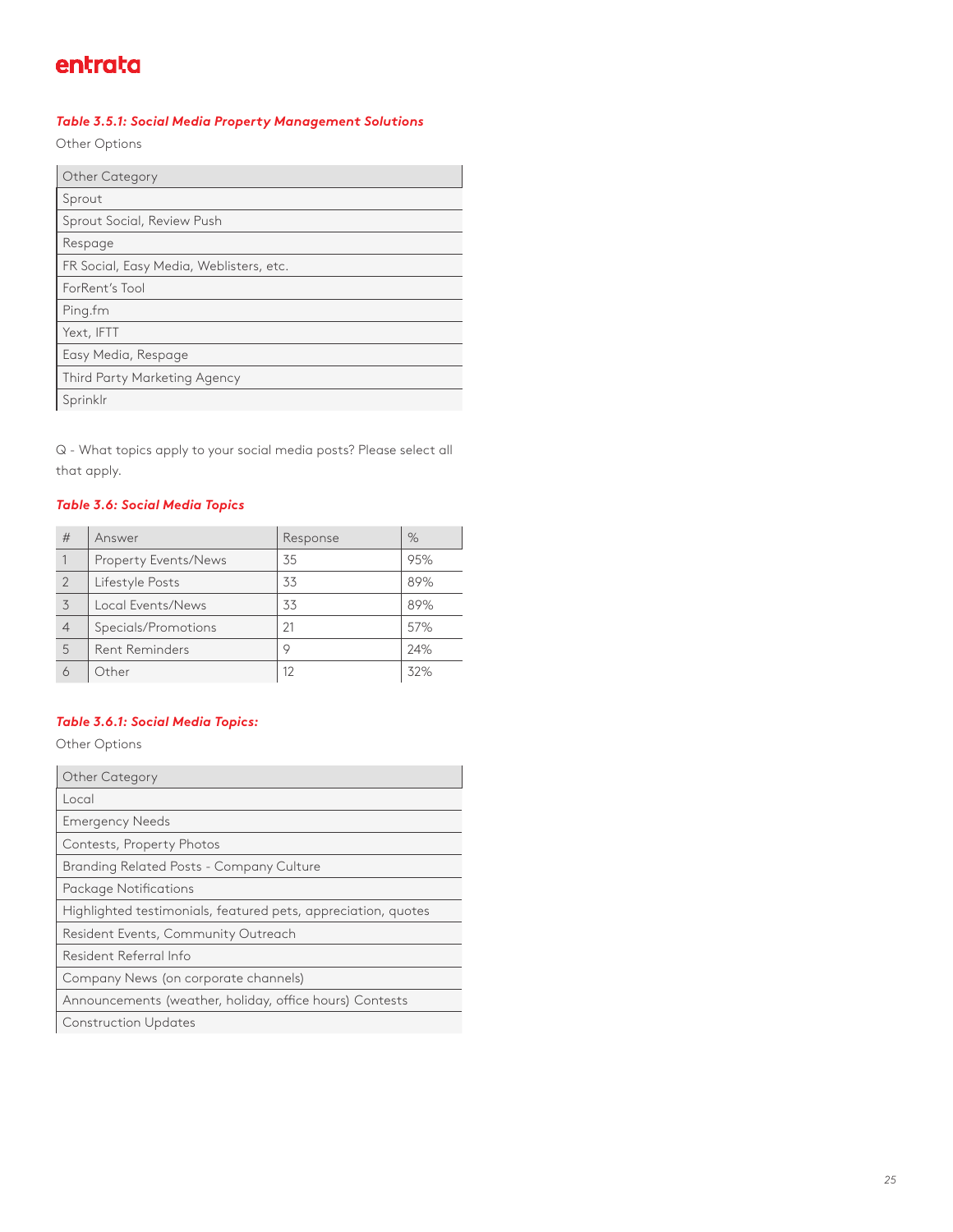#### **Property Management Survey Data: Online Review Section**

Q - Do you personally think there is value in investing resources into managing online reviews for your property / company?

#### *Table 4.0: Respondent Online Review Valuation*

| # | Answer | Response | $\%$ |
|---|--------|----------|------|
|   | 'es    | 41       | 95%  |
|   | No.    |          | EQ   |

Q - How valuable are online reviews to your property / company?

#### *Table 4.1: Value of Online Reviews*

| #              | Answer          | Response | %   |
|----------------|-----------------|----------|-----|
|                | No Value        | 0        | 0%  |
| $\overline{2}$ | Low Value       | 2        | 5%  |
| 3              | Moderate Value  | 3        | 7%  |
| $\overline{4}$ | High Value      | 10       | 23% |
| 5              | Very High Value | 28       | 65% |

Q - What online review sites do you use? Please rank the following sites your property / company uses from top to bottom (top being most used and bottom being least used - drag and drop).

#### *Table 4.2: Commonly Used Online Review Sites*

| #              | Answer               | Use (Unranked) |
|----------------|----------------------|----------------|
|                | Yelp                 | 38             |
| $\overline{2}$ | Google+              | 37             |
| 3              | Facebook             | 34             |
| $\overline{4}$ | Property Website     | 33             |
| 5              | ApartmentRatings.com | 33             |
| 6              | Other                | 10             |

#### *Table 4.2.1: Online Review Sites Ranked*

| #              | Answer               | Rank Position (Mean) |
|----------------|----------------------|----------------------|
| 1              | ApartmentRatings.com | 2.27                 |
| $\overline{2}$ | Property Website     | 2.70                 |
| 3              | Google+              | 2.84                 |
| $\overline{4}$ | Yelp                 | 2.95                 |
| 5              | Facebook             | 3.06                 |
| 6              | Other                | 5.50                 |

Q - Which tools do you use to manage your property / company's online reviews? Please select all that apply.

#### *Table 4.3: Common Online Review Management Tools*

| #                        | Answer                                                                            | Response | %   |
|--------------------------|-----------------------------------------------------------------------------------|----------|-----|
| $\overline{1}$           | Reputation.com                                                                    | 1        | 3%  |
| $\overline{2}$           | Res Page                                                                          | 3        | 8%  |
| $\overline{\mathcal{S}}$ | G <sub>5</sub>                                                                    | 5        | 13% |
| $\overline{4}$           | Chatmeter                                                                         | 6        | 15% |
| 5                        | We do not use any tools. We<br>manage our reviews directly on the<br>review site. | 20       | 51% |
| 6                        | Other                                                                             | 13       | 33% |

#### *Table 4.3.1: Online Review Management Solutions:*

Other Options

| <b>Other Category</b>                            |
|--------------------------------------------------|
| <b>GTMA</b>                                      |
| Review Push                                      |
| ApartmentGuide                                   |
| Manager Center and Yelp; potential ORM platform  |
| Yext                                             |
| SatisFacts, Facebook/Google Alerts               |
| SatisFacts                                       |
| <b>Binary Foundation</b>                         |
| Reputation Management Firm                       |
| Reputation Advisor (Entrata), Reputation Manager |
| (ApartmentRatings.com)                           |